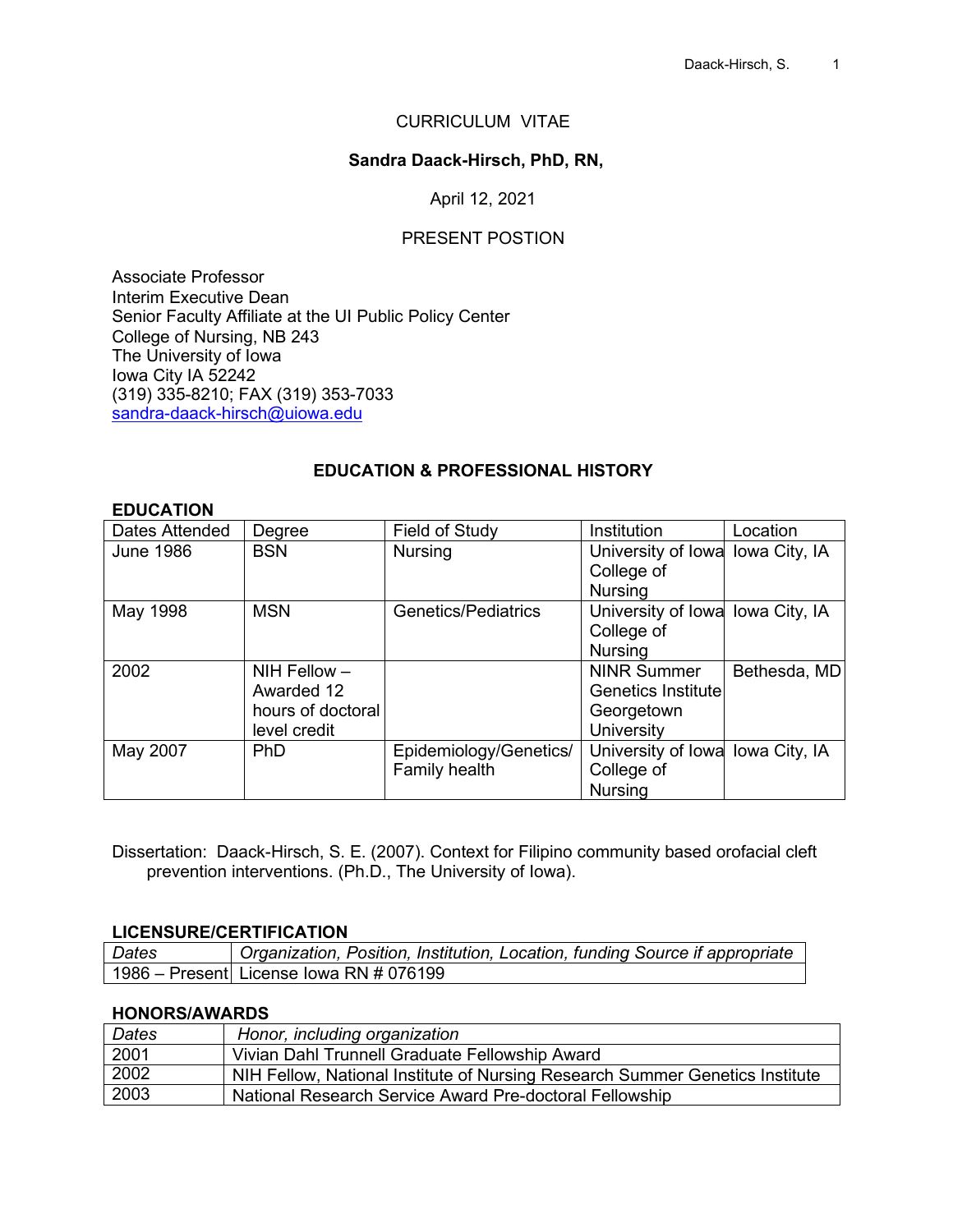| 2004      | International Society of Nurses in Genetics Research Award                    |
|-----------|-------------------------------------------------------------------------------|
| 2005      | Sigma Theta Tau Research Award; Gamma Chapter                                 |
| 2007      | The University of Iowa Old Gold Summer Fellowship                             |
| 2009      | Sigma Theta Tau Research Grant; Gamma Chapter                                 |
| 2010      | International Society of Nurses in Genetics Founders Award for Outstanding    |
|           | <b>Genetics Research and Scholarship</b>                                      |
| 2012      | Environmental and Public Health Ambassador for the State Hygienic Laboratory. |
|           | Honorary position.                                                            |
| 2013      | James N. Murray Award (Awarded to a UI tenure-track faculty member who        |
|           | demonstrates outstanding rapport with students and creates an exemplary       |
|           | classroom atmosphere)                                                         |
| 2013      | The University of Iowa College of Nursing Collegiate Teaching Award           |
| 2014      | Journal of Pediatric Health Care: Certificate of Excellence in Reviewing      |
| 2017-2018 | Big Ten Academic Alliance Academic Leadership Program (BTAA-ALP) Fellow       |
| 2018      | Fellow in the American Academy of Nursing                                     |
| 2019      | Michael J. Brody Award for Faculty Excellence in Service                      |

# **PROFESSIONAL EXPERIENCE**

Teaching Experience

| Dates         | Position                           | College/University                | <b>Focal Area</b>              |
|---------------|------------------------------------|-----------------------------------|--------------------------------|
|               |                                    | Location                          |                                |
|               | 8/2010 to 2018   Affiliate Faculty | University of Iowa Carver College | <b>Clinical Genetics &amp;</b> |
|               |                                    | of Medicine-Program in Bioethics  | <b>Return of Research</b>      |
|               |                                    | and Humanities                    | <b>Results</b>                 |
| 1/2007 to     | <b>Assistant Professor</b>         | University of Iowa College of     | Parent, Child &                |
| 5/2013        |                                    | Nursing, Iowa City, IA            | Family/Clinical                |
|               |                                    |                                   | Genetics                       |
| $5/2013-$     | Associate Professor                | University of Iowa College of     | <b>Clinical Genetics</b>       |
| present       | with Tenure                        | Nursing, Iowa City, IA            |                                |
| 2013-present  | <b>Senior Faculty</b>              | University of Iowa Public Policy  |                                |
|               | Affiliate                          | Center                            |                                |
| 8/2015-6/2020 | Director of the PhD                | University of Iowa College of     |                                |
|               | Program                            | Nursing, Iowa City, IA            |                                |
| 7/2020-6/2021 | <b>Interim Executive</b>           | University of Iowa College of     |                                |
|               | Associate Dean                     | Nursing, Iowa City, IA            |                                |

## Clinical Experience

| <b>Dates</b> | <b>Position</b>         | <b>Institution</b>                | Area                       |
|--------------|-------------------------|-----------------------------------|----------------------------|
|              |                         | Location                          |                            |
| 6/1986 to    | <b>Staff Nurse</b>      | University of Iowa Hospitals and  | Department of              |
| 12/1989      |                         | Clinics, Iowa City, IA            | <b>Pediatrics</b>          |
| 12/1989 to   | Neuromuscular           | University of Iowa Hospitals and  | <b>Division of Medical</b> |
| 4/1993       | <b>Specialty Nurse</b>  | Clinics/College of Medicine, Iowa | <b>Genetics Department</b> |
|              |                         | City, IA                          | of Pediatrics              |
| 5/1991 to    | <b>Research Study</b>   | University of Iowa College of     | Department of              |
| 12/2006      | Coordinator/Genetic     | Medicine, Iowa City, IA           | <b>Pediatrics</b>          |
|              | <b>Nurse Specialist</b> |                                   |                            |
| 6/1997 to    | <b>Genetic Nurse-</b>   | University of Iowa Hospitals and  | University of Iowa         |
| 1/1998       | Counselor               | Clinics, Iowa City, IA            | <b>Clinical Cancer</b>     |
|              |                         |                                   | Center                     |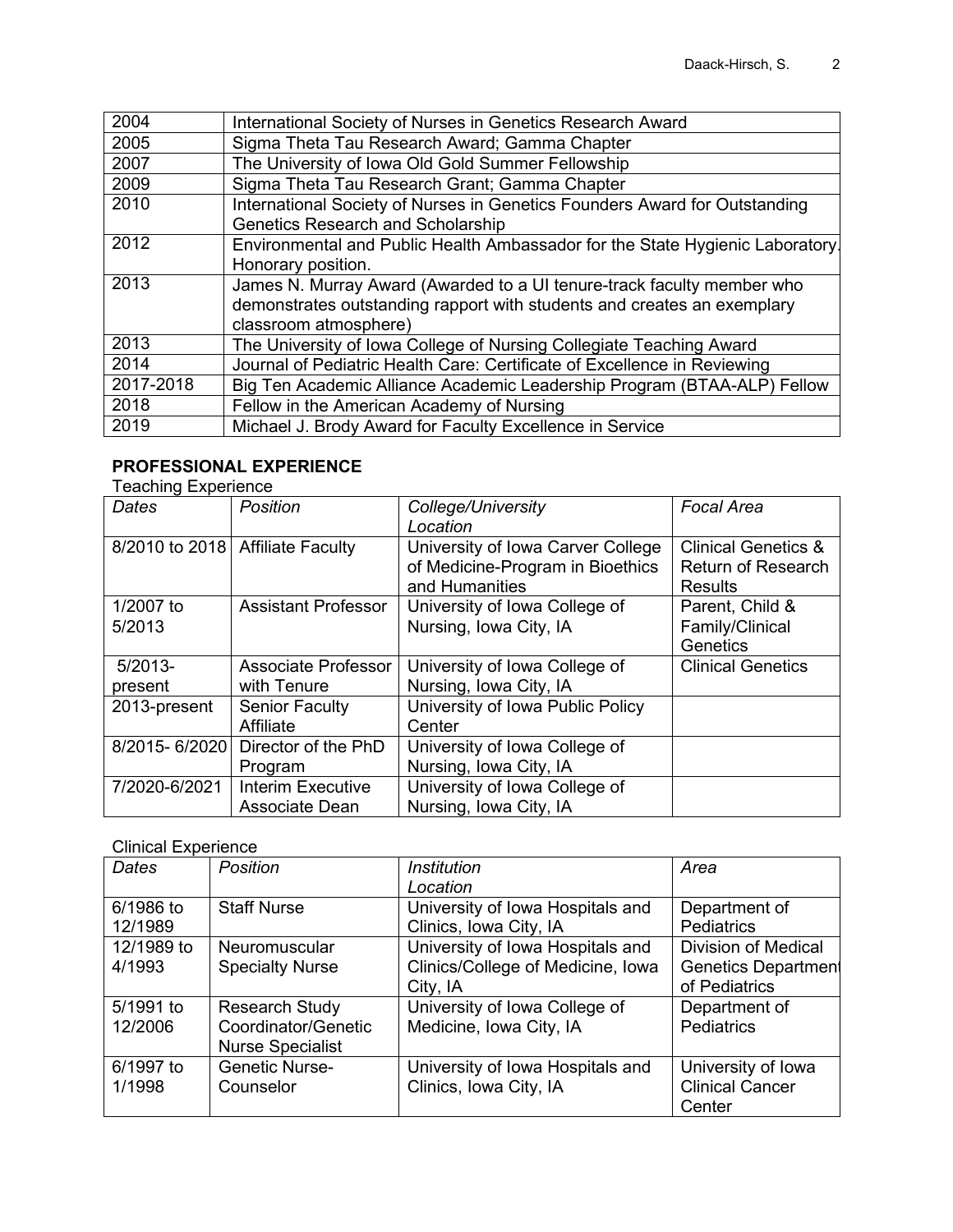#### **SCHOLARSHIP**

#### **AREAS OF RESEARCH INTEREST**

- Genetic and environmental risk factors of birth defects (specifically cleft lip and palate)
- Knowledge and perception of genetic information
- Familial health risk—perception and communication

#### **PUBLICATIONS**

Journal Articles

\*non-databased articles

- 1. Muenke, M., Gurrieri, F., Bay, C., Yi, D. H., Collins, A. L., Johnson, V. P., Hennekam, R.C.M., Schaefer, G.B., Weik, L., Lubinsky, M.S., **Daack-Hirsch, S**., et al. (1994). Linkage of a human brain malformation, familial holoprosencephaly, to chromosome 7 and evidence for genetic heterogeneity. Proceedings of the National Academy of Sciences of the United States of America, 91(17), 8102-8106.
- 2. Munger, R.G., Romitte, P.A., **Daack-Hirsch, S**., Burns, T.L., Murray, J.C., & Hanson, J. (1996). Maternal alcohol use and risk or orofacial cleft birth defects. Teratology, 54(1). 27-33. doi: 10.1002/(SICI)1096-9926(199607)54:1<27::AID-TERA4>3.0.CO;2-0
- 3. Murray, J. C., Daack-Hirsch, S., Buetow, K. H., Munger, R., Espina, L., Paglinawan, N., et al. (1997). Clinical and epidemiologic studies of cleft lip and palate in the  $\Box$ candinavia. The Cleft Palate-Craniofacial Journal : Official Publication of the American Cleft Palate-Craniofacial Association, 34(1), 7-10.
- 4. Lidral, A. C., Romitti, P. A., Basart, A. M., Doetschman, T., Leysens, N. J., **Daack-Hirsch, S**., et al. (1998). Association of MSX1 and TGFB3 with nonsyndromic clefting in humans. American Journal of Human Genetics, 63(2), 557-568.
- 5. Romitti, P. A., Munger, R. G., Murray, J. C., **Daack-Hirsch, S**., Hanson, J. W., & Burns, T. L. (1998). The effect of follow-up on limiting non-participation bias in genetic epidemiologic investigations. European Journal of Epidemiology, 14(2), 129-138.
- 6. Semina, E. V., Ferrell, R. E., Mintz-Hittner, H. A., Bitoun, P., Alward, W. L., Reiter, R. S., Funkhauser, C., **Daack-Hirsch, S**., & Murray, J.C. (1998). A novel homeobox gene PITX3 is mutated in families with autosomal-dominant cataracts and ASMD. Nature Genetics, 19(2), 167-170.
- 7. Yoshiura, K., Machida, J., **Daack-Hirsch, S**., Patil, S. R., Ashworth, L. K., Hecht, J. T., et al. (1998). Characterization of a novel gene disrupted by a balanced chromosomal translocation  $t(2,19)(q11.2q13.3)$  in a family with cleft lip and palate. Genomics,  $54(2)$ , 231-240.
- 8. Daack-Hirsch, S. E. (1998). Nursing sensitive outcomes in genetic counseling. (MS, The University of Iowa).
- 9. Romitti, P. A., Lidral, A. C., Munger, R. G., **Daack-Hirsch, S**., Burns, T. L., & Murray, J. C. (1999). Candidate genes for nonsyndromic cleft lip and palate and maternal cigarette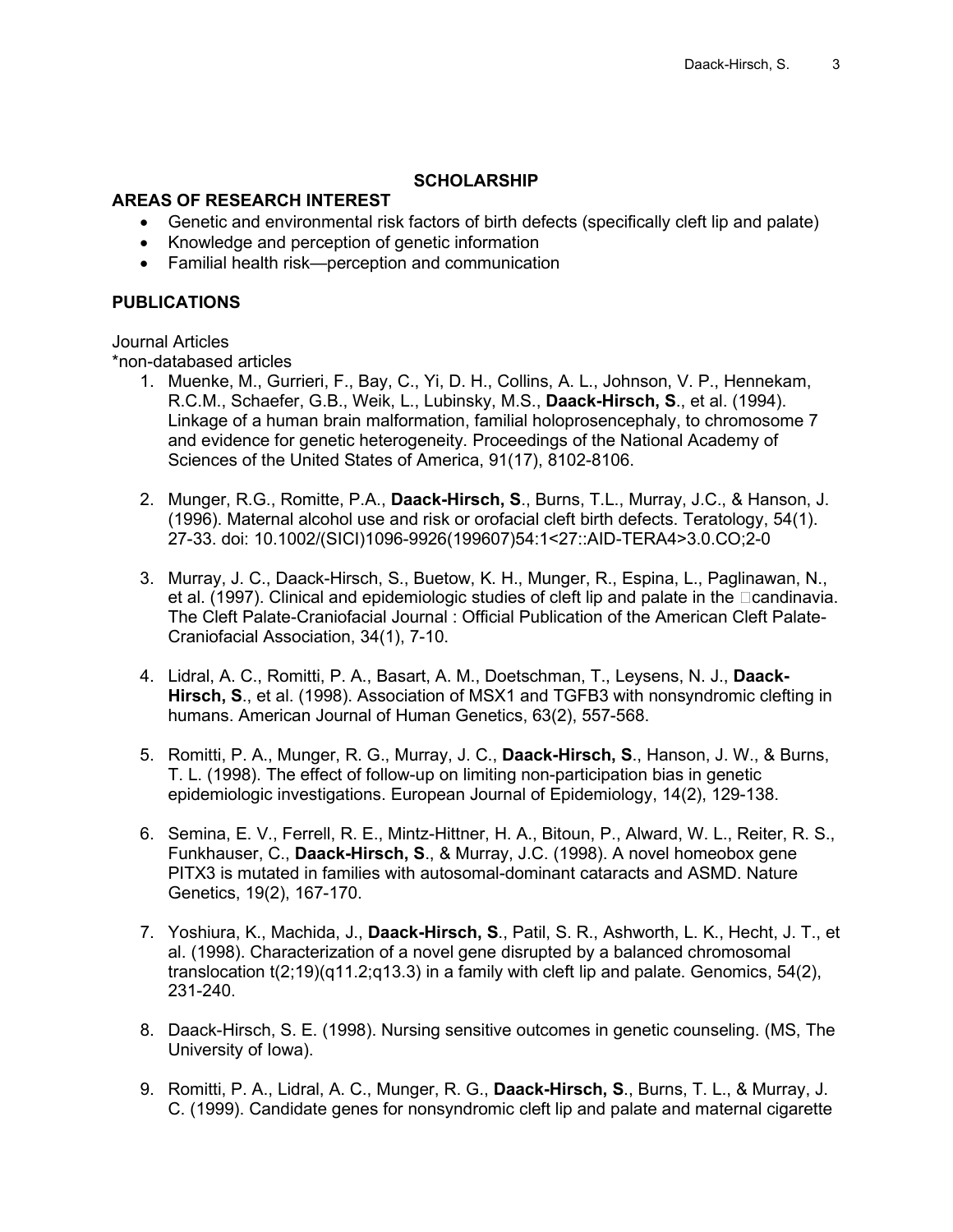smoking and alcohol consumption: Evaluation of genotype-environment interactions from a population-based case-control study of orofacial clefts. Teratology, 59(1), 39-50.

- 10. Schutte, B. C., Basart, A. M., Watanabe, Y., Laffin, J. J., Coppage, K., Bjork, B. C., **Daack-Hirsch, S**., et al.(1999). Microdeletions at chromosome bands 1q32-q41 as a cause of van der woude syndrome. American Journal of Medical Genetics, 84(2), 145- 150.
- 11. Lin, A. E., Semina, E. V., **Daack-Hirsch, S**., Roeder, E. R., Curry, C. J., Rosenbaum, K., et al. (2000). Exclusion of the branchio-oto-renal syndrome locus (EYA1) from patients with branchio-oculo-facial syndrome. American Journal of Medical Genetics, 91(5), 387- 390.
- 12. Williams, J. K., Skirton, H., Reed, D., Johnson, M., Maas, M., & **Daack-Hirsch, S**. (2001). Genetic counseling outcomes validation by genetics nurses in the UK and US. Journal of Nursing Scholarship, 33(4), 369-374.
- 13. Barrow, L. L., van Bokhoven, H., **Daack-Hirsch, S**., Andersen, T., van Beersum, S. E., Gorlin, R., et al. (2002). Analysis of the p63 gene in classical EEC syndrome, related syndromes, and non-syndromic orofacial clefts. Journal of Medical Genetics, 39(8), 559- 566.
- 14. Kondo, S., Schutte, B. C., Richardson, R. J., Bjork, B. C., Knight, A. S., Watanabe, Y., Howard, E., Ferreira de Lima, R.L.L., **Daack-Hirsch, S**., et al. (2002). Mutations in IRF 6 cause van der woude and popliteal pterygium syndromes. Nature Genetics, 32(2), 285- 289.
- 15. Jezewski, P. A., Vieira, A. R., Nishimura, C., Ludwig, B., Johnson, M., O'Brien, S. E., **Daack-Hirsch S.**, et al. (2003). Complete sequencing shows a role for MSX1 in nonsyndromic cleft lip and palate. Journal of Medical Genetics, 40(6), 399-407.
- 16. Munger, R. G., Sauberlich, H. E., Corcoran, C., Nepomuceno, B., **Daack-Hirsch, S**., & Solon, F. S. (2004). Maternal vitamin B-6 and folate status and risk of oral cleft birth defects in the Deandinavia. Birth Defects Research.Part A, Clinical and Molecular Teratology, 70(7), 464-471.
- 17. Schultz, R. E., Cooper, M. E., **Daack-Hirsch, S**., Shi, M., Nepomucena, B., Graf, K. A., et al. (2004). Targeted scan of fifteen regions for nonsyndromic cleft lip and palate in □candina families. American Journal of Medical Genetics.Part A, 125(1), 17-22.
- 18. Marazita, M. L., Murray, J. C., Lidral, A. C., Arcos-Burgos, M., Cooper, M. E., Goldstein, T., Maher, B.S., **Daack-Hirsch, S.**, et al. (2004). Meta-analysis of 13 genome scans reveals multiple cleft lip/palate genes with novel loci on 9q21 and 2q32-35. American Journal of Human Genetics, 75(2), 161-173.
- 19. Zucchero, T. M., Cooper, M. E., Maher, B. S., **Daack-Hirsch, S**., Nepomuceno, B., Ribeiro, L., et al. (2004). Interferon regulatory factor 6 (IRF6) gene variants and the risk of isolated cleft lip or palate. New England Journal of Medicine, 351(8), 769.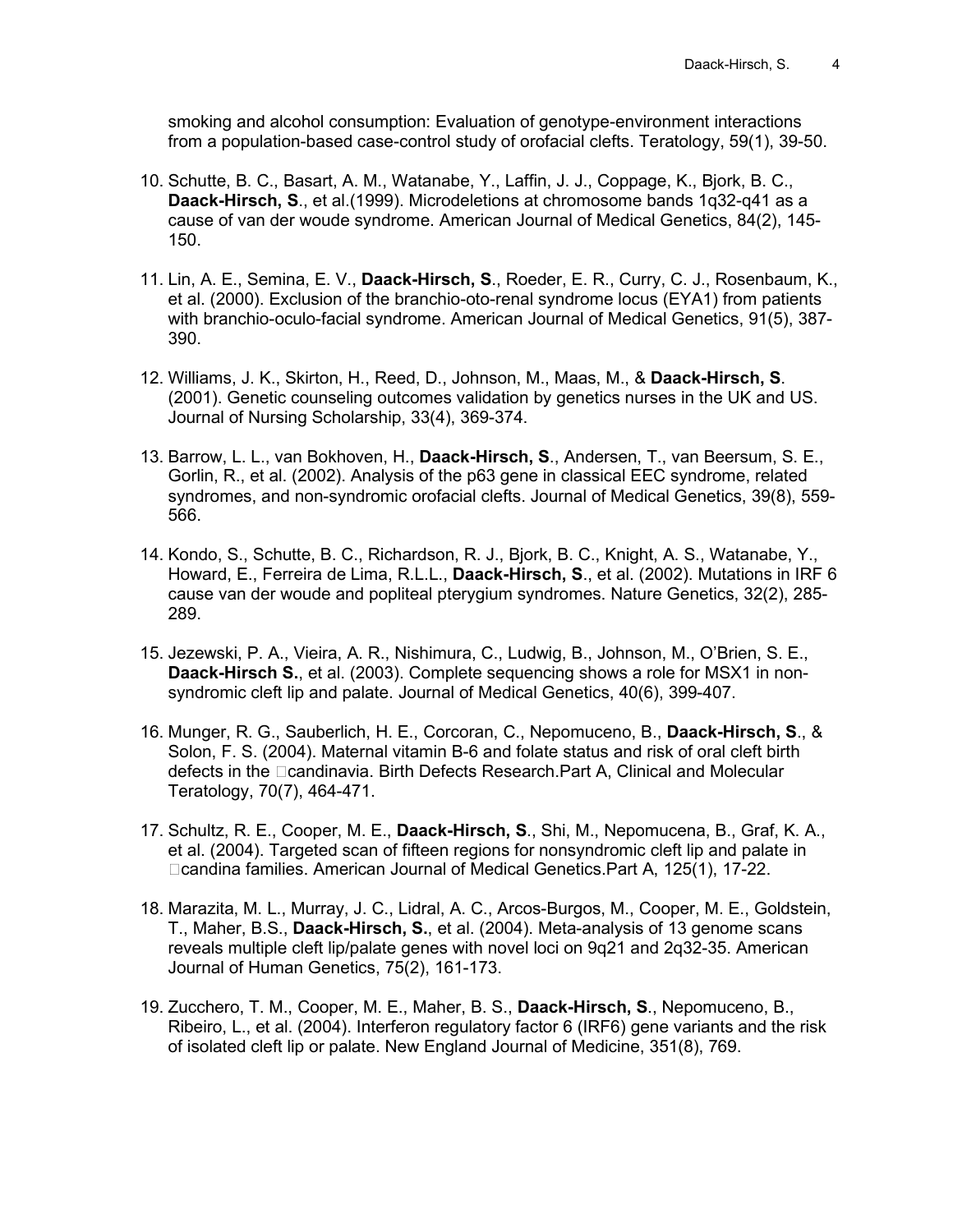- 20. Mansilla, M. A., Kimani, J., Mitchell, L. E., Christensen, K., Boomsma, D. I., **Daack-Hirsch, S**., et al. (2005). Discordant MZ twins with cleft lip and palate: A model for identifying genes in complex traits. Twin Research and Human Genetics, 8(1), 39-46.
- 21. Scott, N. M., Weinberg, S. M., Neiswanger, K., Brandon, C. A., **Daack-Hirsch, S**., Murray, J. C., et al. (2005). Dermatoglyphic fingerprint heterogeneity among individuals with nonsyndromic cleft lip with or without cleft palate and their unaffected relatives in china and the  $\Box$ candinavia. Human Biology; an International Record of Research, 77(2), 257-266.
- 22. Scott, N. M., Weinberg, S. M., Neiswanger, K., **Daack-Hirsch, S**., O'Brien, S., Murray, J. C., et al. (2005). Dermatoglyphic pattern types in subjects with nonsyndromic cleft lip with or without cleft palate (CL/P) and their unaffected relatives in the  $\Box$ candinavia. The Cleft Palate-Craniofacial Journal : Official Publication of the American Cleft Palate-Craniofacial Association, 42(4), 362-366.
- 23. Vieira, A. R., Avila, J. R., **Daack-Hirsch, S**., Dragan, E., Felix, T. M., Rahimov, F., et al. (2005). Medical sequencing of candidate genes for nonsyndromic cleft lip and palate. PloS Genetics, 1(6), e64.
- 24. Avila, J. R., Jezewski, P. A., Vieira, A. R., Orioli, I. M., Castilla, E. E., Christensen, K., Romitte, P.A., **Daack-Hirsch, S**., & Murray J.C. (2006). PVRL1 variants contribute to non-syndromic cleft lip and palate in multiple populations. American Journal of Medical Genetics.Part A, 140(23), 2562-2570.
- 25. Kimani, J. W., Shi, M., **Daack-Hirsch, S**., Christensen, K., Moretti-Ferreira, D., Marazita, M. L., et al. (2007). X-chromosome inactivation patterns in monozygotic twins and sib pairs discordant for nonsyndromic cleft lip and/or palate. American Journal of Medical Genetics.Part A, 143(24), 3267-3272.
- 26. Riley, B. M., Mansilla, M. A., Ma, J., **Daack-Hirsch, S**., Maher, B. S., Raffensperger, L. M., et al. (2007). Impaired FGF signaling contributes to cleft lip and palate. Proceedings of the National Academy of Sciences of the United States of America, 104(11), 4512- 4517.
- 27. Riley, B. M., Schultz, R. E., Cooper, M. E., Goldstein-McHenry, T., **Daack-Hirsch, S**., Lee, K. T., et al. (2007). A Genome-wide linkage scan for cleft lip and cleft palate identifies a novel locus on 8p11-23. American Journal of Medical Genetics.Part A, 143(8), 846-852.
- 28. Vieira, A.R., McHenry, T.G., Daack-Hirsch, S., Murray J.C. & Marazita, M.L. (2008). A Genome wide linkage scan for cleft lip and palate and dental anomalies. American Journal of Medical Genetics Part A, 146A, 1406-1413.
- 29. Vieira, A.R., McHenry, T.G., **Daack-Hirsch, S**., Murray J.C. & Marazita, M.L. (2008). Candidate gene/loci studies in cleft lip/palate and dental anomalies finds novel susceptibility genes for cleft. Genetics in Medicine, 10(9), 668-674.
- 30. de Lima, R. L., Hoper, S. A., Ghassibe, M., Cooper, M. E., Rorick, N. K., Kondo, S., Katz, L., Marazita, M.L., Compton, J., Bale, S., Hehr, U., Dixon, M.J., **Daack-Hirsch S.,** et al. (2009). Prevalence and nonrandom distribution of exonic mutations in interferon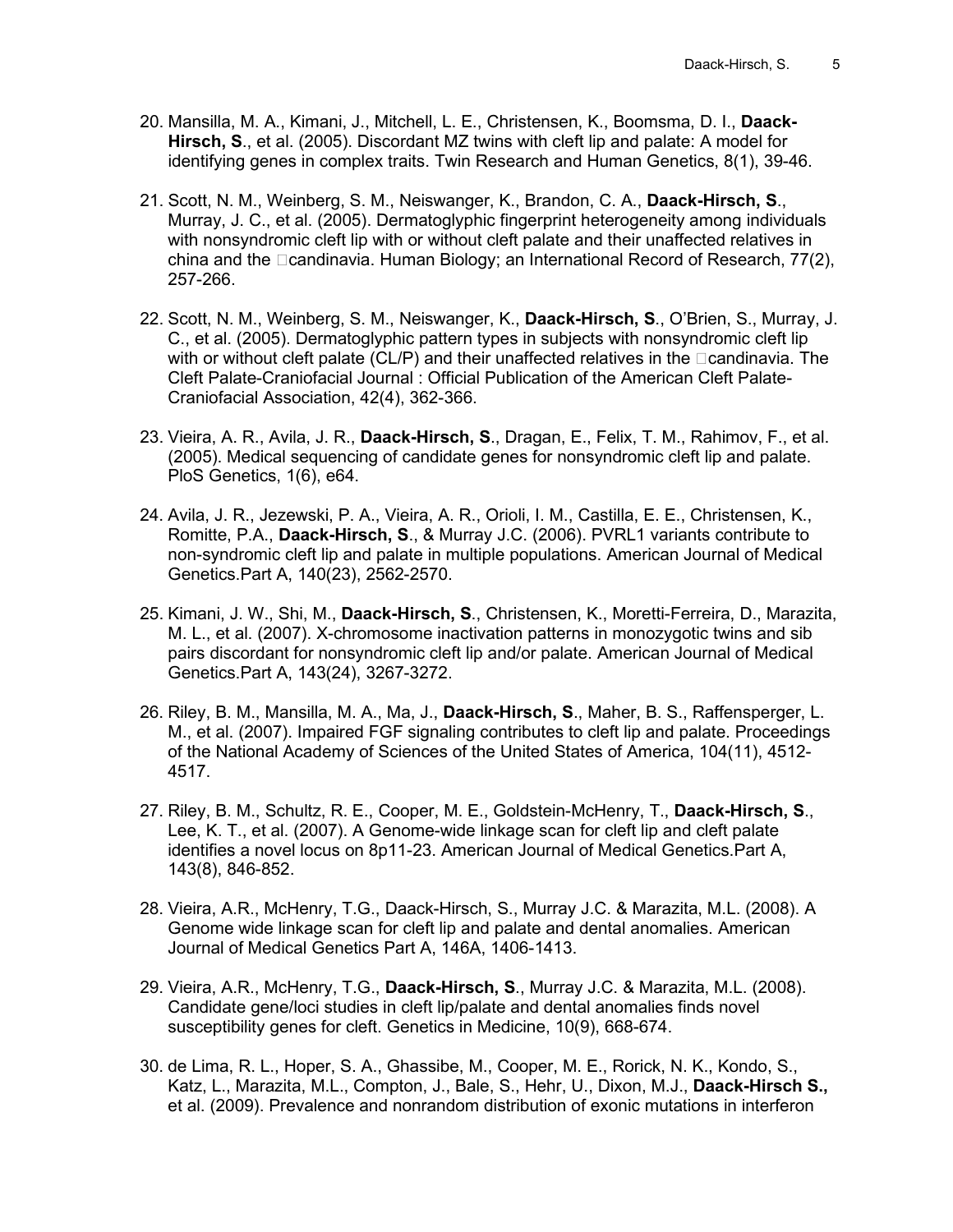regulatory factor 6 in 307 families with van der woude syndrome and 37 families with popliteal pterygium syndrome. Genetics in Medicine : Official Journal of the American College of Medical Genetics, 11(4), 241-247.

- 31. Jugessur, A., Shi, M., Gjessing, H. K., Lie, R. T., Wilcox, A. J., Weinberg, C. R., Christensen, K., Boyels, A.L., **Daack-Hirsch, S**. et al. (2009). Genetic determinants of facial clefting: Analysis of 357 candidate genes using two national cleft studies from Scandinavia. PloS One, 4(4), e5385.
- 32. Marazita, M. L., Lidral, A. C., Murray, J. C., Field, L. L., Maher, B. S., Goldstein McHenry, T., Cooper, M.E., Govil, M., **Daack-Hirsch, S**., et al. (2009). Genome scan, fine-mapping, and candidate gene analysis of non-syndromic cleft lip with or without cleft palate reveals phenotype-specific differences in linkage and association results. Human Heredity, 68(3), 151-170.
- 33. Moreno, L. M., Mansilla, M. A., Bullard, S. A., Cooper, M. E., Busch, T. D., Machida, J., Johnson, M.K., Brauser, D., Krahn, K., **Daack-Hirsch, S**., et al. (2009). FOXE1 association with both isolated cleft lip with or without cleft palate, and isolated cleft palate. Human Molecular Genetics, 18(24), 4879-4896.
- 34. Suzuki, S., Marazita, M. L., Cooper, M. E., Miwa, N., Hing, A., Jugessur, A., et al. Natsume, N., Shimozato, K., Suzuki, Y., Niamami, K., Yamamoto, M., Altannamar, T.J., Erkhembaatar, T., Furukawa, H., **Daack-Hirsch, S.,** et al. (2009). Mutations in BMP4 are associated with subepithelial, microform, and overt cleft lip. American Journal of Human Genetics, 84(3), 406-411.
- 35. **Daack-Hirsch, S**. & Gamboa, H. (2010). Filipino explanatory model for cleft lip with or without cleft palate. The Cleft Palate-Craniofacial Journal : Official Publication of the American Cleft Palate-Craniofacial Association,47(2), 122-133. doi:10.597/08-139.1
- 36. Jugessur, A., Shi, M., Gjessing, H. K., Lie, R. T., Wilcox, A. J., Weinberg, C. R., Christensen, K., Boyels, A.L., **Daack-Hirsch, S**. et al. (2010). Maternal genes and facial clefts in offspring: A comprehensive search for genetic associations in two populationbased cleft studies from Scandinavia. PloS One, 5(7), e11493.
- 37. Jugessur, A., Shi, M., Gjessing, H. K., Lie, R. T., Wilcox, A. J., Weinberg, C. R., Christensen, K., Boyels, A.L., **Daack-Hirsch, S**. . . . Murray, J. C. (2011). Fetal genetic risk of isolated cleft lip only versus isolated cleft lip and palate: A subphenotype analysis using two population-based studies of orofacial clefts in Scandinavia. Birth Defects Research.Part A, Clinical and Molecular Teratology,91(2), 85-92. doi:10.1002/bdra.20747
- 38. Petrin, A.L., **Daack-Hirsch, S**., L'Heureux, J. & Murray, J.C. (2011). A New case of 3q29 microdeletion syndrome involving cleft lip and palate inherited from a non-affected mosaic parent: Molecular and ethical implications. The Cleft Palate-Craniofacial Journal: Official Publication of the American Cleft Palate-Craniofacial Association, 48(2), 222-230 Epub 2010 May 4. doi: 10.1597/09-149.
- 39. \***Daack-Hirsch, S**., Dieter, C., Quinn Griffen, MT, (2011). Integrating genomics into undergraduate nursing education. Journal of Nursing Scholarship, 43(3), 223-230. doi: 10.1111/j.1547-5069.2011.01400.x.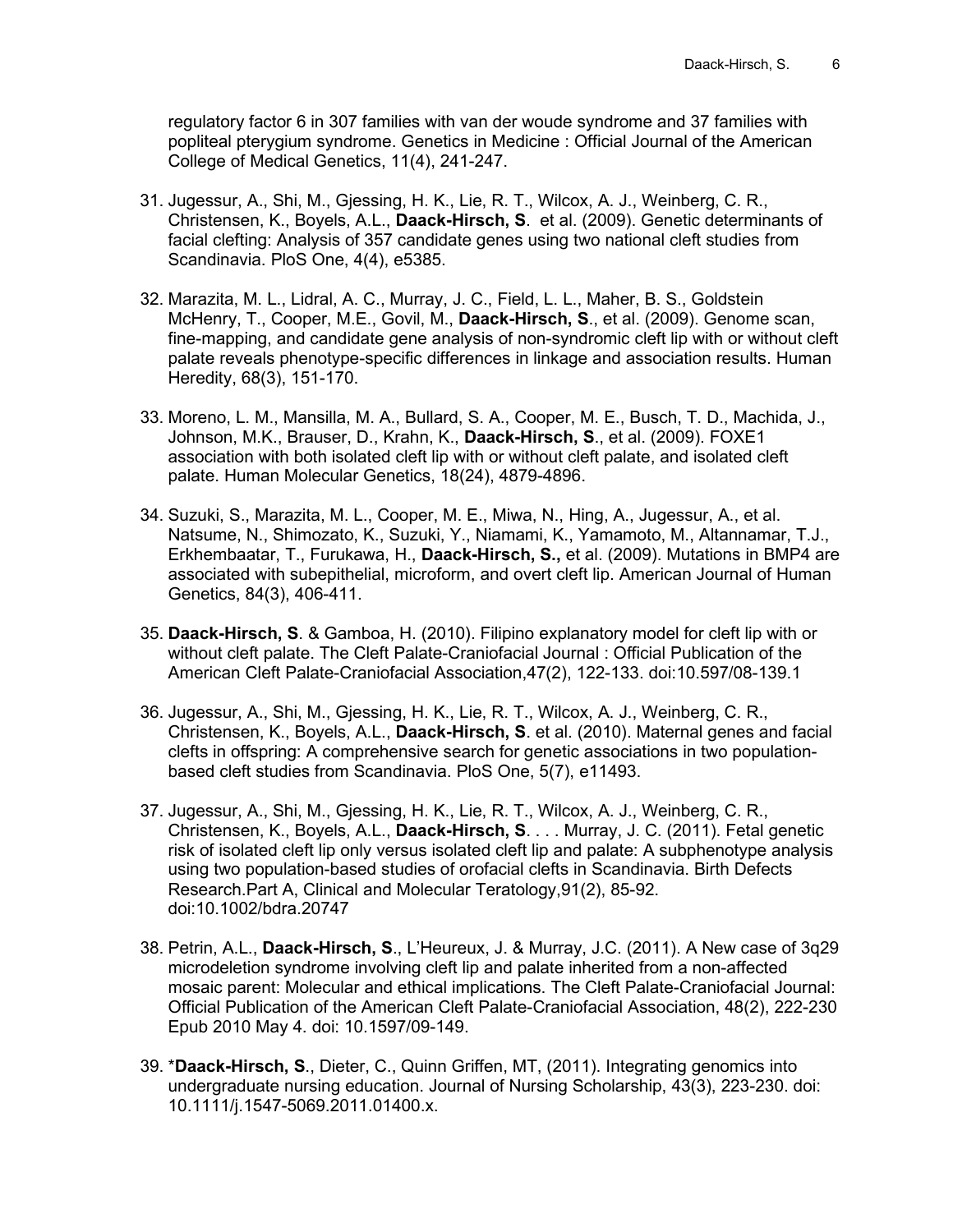- 40. Simon, C., Williams, J.K., Shinkunas,L., Brandt, D., **Daack-Hirsch, S**., & Driessnack, M. (2011). Informed consent and genomic incidental findings: IRB Chair perspectives. Journal of Empirical Research on Human Research Ethics, 6(11), 53-67. doi:10.1525/jer.2011.6.4.53
- 41. **Daack-Hirsch, S**. & Gamboa, H. (2012). Working-class Filipino women's perspectives on factors that facilitate or hinder prenatal micronutrients supplementation to prevent congenital anomalies. Asia-Pacific Journal of Public Health, 24(6), 1023-1035. Epub April 28, 2011. doi: 10.1177/1010539511406711
- 42. Williams, J. K., **Daack-Hirsch S**., Driessnack, M., Shinkunas L., Brandt D., & Simon, C. (2012). Researcher and IRB Chair Perspectives on Incidental Findings in Genomic Research. Molecular Testing and Molecular Biomarkers, 16(6): 508-513. Epub Feb. 21 2012. doi: 10.1086/gtmb.2011.0248
- 43. **Daack-Hirsch, S**., Driessnack, M., Perkhounkova, Y., Furukawa, R., Ramirez, A. (2012). A Practical first step to integrating genetics into curriculum. Journal of Nursing Education, 51(5), 294-298. Epub 2012 March 9. doi:10.3928/01484834-20120309-02
- 44. Letra, A., Kakhouri, W., Fonseca, R. F., Menezes, R., Kempa, I., Prasad, J. L., McHenry, T. G., Lidral, A. C., Moreno, L., Murray, J. C., **Daack-Hirsch, S**., Marazita, M. L., Castilla, E. E., Lace, B., Orioli, I. M., Granjero, J. M., Schutte, B. C., Vieira, A. R. (2012). Interaction between IRF6 and TGFA genes contribute to the risk of nonsyndromic cleft lip/palate. PloS ONE. doi: 10.1371/journal.pone.0045441
- 45. Downing, N., William, JK., **Daack-Hirsch, S**., Driessnack, M., & Simon, CM (2012). Genetic specialists' perspectives on disclosure of genomic incidental findings in the clinical setting. Patient Education and Counseling, 90, 133-138. Epub Oct. 12.2012: doi: 10.1016/j.pec.2012.09.010
- 46. **Daack-Hirsch, S**., Holtzer, C., & Cunniff, C. (2013). Parental perspectives on the diagnostic process for Duchenne and Becker muscular dystrophy. American Journal of Human Genetics Part A, 161(14). 687-695. Epub Mar 12. doi: 10.1002/ajmg.a.35810
- 47. Brandt, D.S, Shinkunas L., Hillis, S.L., **Daack-Hirsch, S**., Driessnack, M., Downing, N., Liu. M.F., Shah, L.L., Williams, J.K., Simon, C.M. (2013) A Closer look at the recommended criteria for disclosing genetic results: Perspectives of medical genetic specialists, genomic researchers, and Institutional Review Board chairs. *Journal of Genetic Counseling, 22*(4). 544-553. Epub Apr 2. doi 10.1007/s10897-013-9583-5
- 48. Driessnack, M., **Daack-Hirsch, S**., Downing, N., Hanish, A., Shinkunas, L., Shah, L., Simon, C., & Williams, J.K. (2013). The disclosure of incidental genomic findings: An 'ethically important moment' in pediatric research and practice. *The Journal of Community Genetics, 4*(4), 435-444. Epub Apr 10. doi: 10.1007/s12687-013-0145-1
- 49. **Daack-Hirsch, S.,** Driessnack, M., Hannish, A., Johnson, V., Shah, L., Simon, C., & Williams, J.K. (2013). "Information is Information": Public perspectives on genomic incidental findings in clinical testing and research. *Clinical Genetics, 84*. 11-18. Epub April 16. doi: 10.1111/cge.12167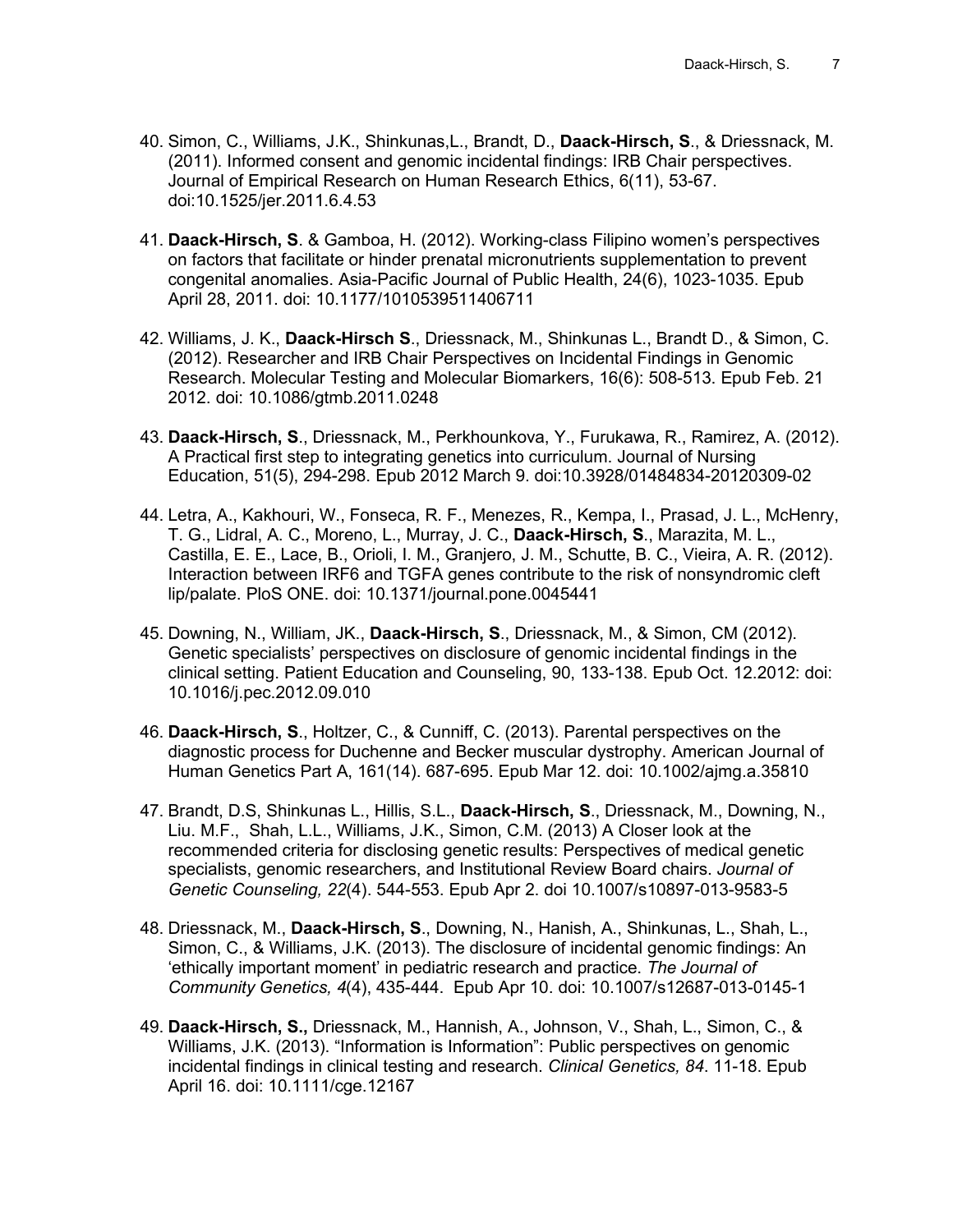- 50. \*Williams, JK., Driessnack, M., **Daack-Hirsch, S**., Downing, N., & Simon, CM. (2013) Disclosure of incidental genomic findings involving children: are we making progress? *Personalized Medicine, 10*(6). 519-521. doi: [10.2217/PME.13.48@2013](mailto:10.2217/PME.13.48@2013) Future Medicine Ltd.
- 51. \*Williams, JK., **Daack-Hirsch, S**., Driessnack, M., Downing, N., & Simon, CM. (2013) The Importance of patient engagement*. Genetic Testing and Molecular Biomarkers, 17*(9). Epub August 13, 2013. doi: 10.1089/gtmb.2013.0346
- 52. **\*Daack-Hirsch, S**., Jackson, B., Belchez, C. A., Elder, B., Hurley, R., Kerr, P., & Nissen, M. K. (2013). Integrating Genetics and Genomics into Nursing Curricula: You Can Do It Too! *Nursing Clinics of North America, 48*(4), 661-669.
- 53. **\*Daack-Hirsch, S**. Campbell, C.A. (2014) The role of patient engagement in personalized healthcare. *Personalized Medicine*, *11*(1), 1-4. doi: 10.2217/PME.13.102
- 54. AlAzzam, M. & **Daack-Hirsch , S**. (2015). Arab Immigrant Muslim Mothers' Perceptions Of Children's Attention Deficit Hyperactivity Disorder. *Procedia-Social and Behavioral Journal, 185,* 23-34. doi: 10.1016/j.sbspro.2015.03.454. (ISSN: 1877-0428)
- 55. \*Conley, Y.P., Heitkemper, M., McCarthy, D., Anderson, C., Corwin, E.J., **Daack-Hirsch, S**., Dorsey, S.G., Gregory, K.E., Groer, M.W., Henly, S.J., Landers, T., Lyon D.E., Taylor, J.Y., Voss, J. (2015). Educating Future nursing scientists: Recommendations for integrating omics content in PhD programs. *Nursing Outlook, 63*(4), 417-427. doi: org/10.1016/j.outlook.2015.06.006.
- 56. Williams, J.K., Tripp-Reimer, T., **Daack-Hirsch, S**., & DeBerg, J. (2016). Five-year bibliometric review of genomic nursing science research. *Journal of Nursing Scholarship, 48*(2), 179-186. Epub Feb 2, 2016. doi: 10.1111/jnu.12196.
- 57. Shah, L., P Perkhounkova, Y., **Daack-Hirsch, S**. (2016). Evaluation of the Perception of Risk Factors for Type 2 Diabetes Instrument (PRF-T2DM) in an at-risk, non diabetic population. *Journal of Nursing Measurement*, *24*(2), E83-E100. doi: org/10.1891/1061- 3749.24.2.E83. PubMed PMID:27535305
- 58. **\*Daack-Hirsch, S.** (2016). International Society of Nurses in Genetics (ISONG) 2015 World Congress: Epigenetics across the lifespan. *Biological Research for Nursing, 18*(2), 125-126. doi: 10.1177/1099800416630133.
- 59. Seven, M., Akyuz, A., Eroglu, K., **Daack-Hirsch, S.,** & Skirton, H. (2016). Women's knowledge and utilization of prenatal screening tests: A Turkish study. *Journal of Clinical Nursing 26(13-14), 1869-1877.* Epub March 20, 2016. doi: 10.1111/jocn.13494.
- 60. Abad PJB, Anonuevo CA, **Daack-Hirsch S**, Abad LR, Padilla CD, Laurino MY. (2017) Communication about Congenital Adrenal Hyperplasia: Perspective of Filipino Families. *Journal of Genetic Counseling 26*(4), 763-775*.* Epub Nov. 10, 2016: [doi:10.1007/s10897-016-0043-x](http://link.springer.com/10.1007/s10897-016-0043-x)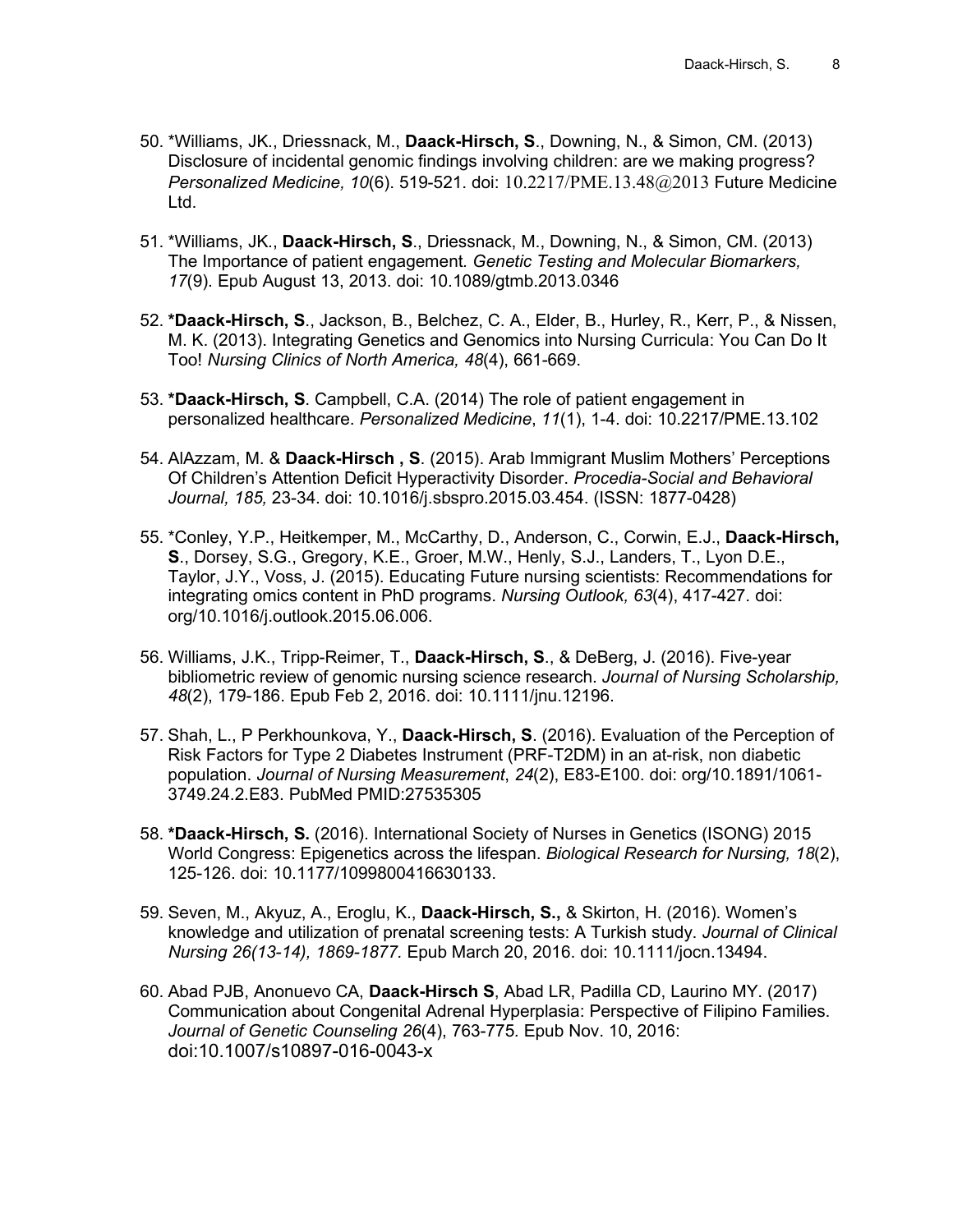- 61. **[Daack-Hirsch, S](http://ppc.uiowa.edu/publications/all?f%5bauthor%5d=1340)**., Pendergast, J., Momany, E., Ginader, T., Ghattas, A., & Stewart, S. (2017). Addressing the decline in the uptake of the Iowa Maternal and Prenatal Screening Program. Iowa City, IA: University of Iowa Public Policy Center [\(http://ppc.uiowa.edu/publications/addressing-decline-uptake-iowa-maternal-and](http://ppc.uiowa.edu/publications/addressing-decline-uptake-iowa-maternal-and-prenatal-screening-program)[prenatal-screening-program\)](http://ppc.uiowa.edu/publications/addressing-decline-uptake-iowa-maternal-and-prenatal-screening-program)
- 62. **Daack-Hirsch, S**. Shah, L., & Cady, A., (2018). Mental models of cause and inheritance for type 2 diabetes among unaffected individuals who have a positive family history. *Qualitative Health Research, 28*(4), 534-547*.* Epub December 14, 2017 doi:10.117/1049732317745052. PubMed PMID: 30272391
- 63. Shah, L. & **Daack-Hirsch, S.** (2018). Family communication about genetic risk of inherited cardiac conditions: An Integrated review. *Journal of Genetic Counseling, 27(*5), 1022-1039. Epub Feb. 28, 2018. doi:10.1007/s10897-018-0225-9. PubMed PMID: 29492742; PubMed Central PMCID: PMC6113126
- 64. \*Regan, M., Engler, M.B., Coleman, B., **Daack-Hirsch, S**., & Calzon, K. (2019). Establishing the genomics knowledge matrix for nursing science. *Journal of Nursing Scholarship, 51*(1), 50-57. Epub October 1, 2018 doi: 10.1111/jnu.12427. PubMed PMID: 30272391
- 65. Shah, L.L., **Daack-Hirsch, S**., Ersig, A.L., Paik, A., Ahmad, F. & Williams, J.K. (2018). Family relationships associated with communication and testing for inherited cardiac conditions. *Western Journal of Nursing Research, 41*,(11), 1576-1601*.* Epub Dec. 12, 2018. doi:10.1177/0193945918817039
- 66. \***Daack-Hirsch, S.,** Durham, F., Ganim, R., Gillan, E., & Kolker, J. (2019). Rebuilding "Iowa Nice" in shared governance: From sanction to collaboration. *Academe.* Epub June 26, 2019. [https://www.aaup.org/article/rebuilding-%E2%80%9Ciowa](https://www.aaup.org/article/rebuilding-%E2%80%9Ciowa-nice%E2%80%9D-shared-governance-sanction-collaboration)[nice%E2%80%9D-shared-governance-sanction-collaboration.](https://www.aaup.org/article/rebuilding-%E2%80%9Ciowa-nice%E2%80%9D-shared-governance-sanction-collaboration)
- 67. **Daack-Hirsch, S**., Schumacher, A., Shah, L., & Campo, S. (2019). Type 2 diabetes familial risk personalization process profiles: Implications for patient-provider communication. *Research in Nursing & Health*, *42,* 369-381. doi: 10.1002/nur.21971
- 68. Conley, V., **Daack-Hirsch, S**., Halbmaier, K., & Shau, L. (2020). Bringing personalized medicine to a PACT program: A quality improvement project *Journal of the American Psychiatric Nurses Association, 26*(1), 77-85. Epub Jan 28, 2019. doi: 10.11771078390319826687
- 69. **Daack-Hirsch, S**., Shah, L., Jones, K., Rocha, B., Doerr, M., Gabitzsch, E., & Meese, T. (2020). All things considered, my risk for diabetes is medium: Personalization process of familial risk for type 2 diabetes. *Health Expectations, 23*(1), 169-18*.* doi: 10.1111/hex.12986
- 70. Seven M., Shah L., **Daack-Hirsch S**., Yazici H., (2020). Experiences of BRCA1/2 gene mutation-positive women with cancer in communicating genetic risk to their relatives, Cancer Nursing. doi: 10.1097/NCC0000000000000796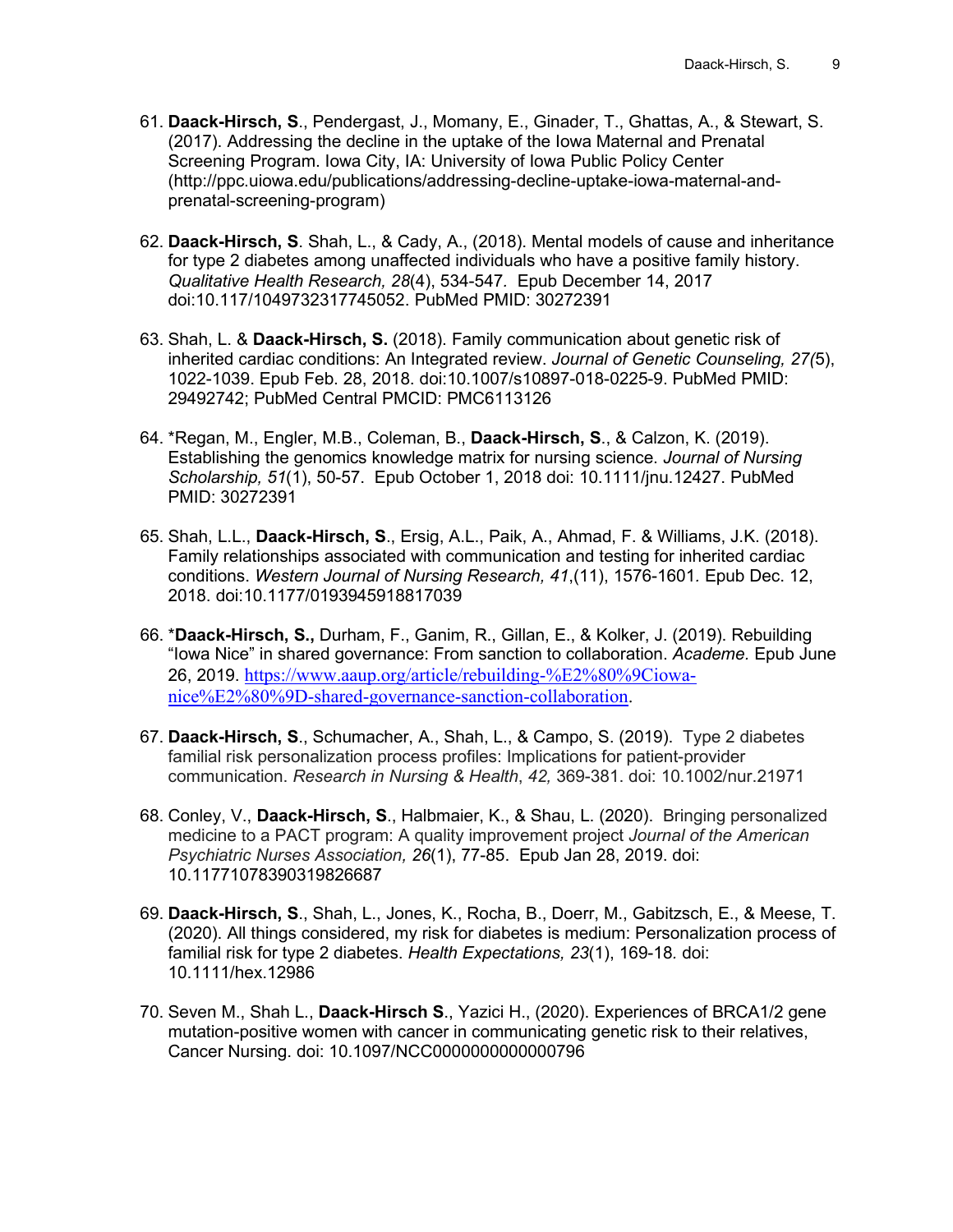- 71. Seven, M., Shah, L. L., Yazici, H., **Daack-Hirsch, S.** (2020). From probands to relatives; communication of genetic risk for hereditary breast-ovarian cancer and its influence on subsequent testing. Cancer Nursing. doi: 10.1097/NCC.0000000000000876
- 72. Gedney-Lose, A., **Daack-Hirsch, S.,** & Nicholson, A. (Under review). Innovative management of student COVID-19 cases and high-risk exposures in a college of nursing. Submitted February 2021, Journal of Nursing Education.

# Book Chapters<br>1. **Daack-l**

- Daack-Hirsch, S. (2001). Chapter One, Genetic Disorders, section on cleft lip and palate. *Professional Guide to Diseases* seventh ed. Philadelphia: Springhouse, p.42-45.
- 2. Driessnack, M. & **Daack-Hirsch, S**. (2015). Chapter 41: Genetics Disorders. In Burns, et al. (Ed.) *Pediatric Primary Care* (6th ed.). St. Louis, M: Elsevier p.1148-1169.
- 3. **Daack-Hirsch, S**. & Shah, L. (2017) Case Study: Complexity of common disease and big data. In Delaney, C., Weaver, C.A., Warren, J., Clancy, T., & Simpson, (Ed.). *Big Data-Enabled Nursing Education, Research and Practice.* London, NY: Springer p 197- 209.
- 4. Tripp-Reimer, T., **Daack-Hirsch, S**., & Onsongo. L. (2017). Ethnography. In Fitzpatrick, J. (Ed.) Encyclopedia of Nursing Research ( $4<sup>th</sup>$  ed). New York, NY: Springer p.
- 5. **Daack-Hirsch, S &** Driessnack, M. (2020). Chapter 3: Genetics & Child Health. In Garzon, et al. (Ed.) *Burns Pediatric Primary Care* (7th ed.). St. Louis, M: Elsevier
- 6. Driessnack, M. & **Daack-Hirsch, S**. (2020). Chapter 32: Primary Care Needs for Children with Congenital &/or Inherited Disorders. In Garzon, et al. (Ed.) *Burns Pediatric* Primary Care (7<sup>th</sup> ed.). St. Louis, M: Elsevier.

#### Reviews

1. **Daack-Hirsch, S**. (2007). Review: A different type of appointment': The experiences of parents who have children with intellectual disabilities referred for genetic investigation. *Journal of Research in Nursing, 12*(6), 653.

#### **GRANT FUNDING**

Internal Funding

| Title:                 | <b>Context for Filipino CB Cleft Prevention Interventions</b>             |  |
|------------------------|---------------------------------------------------------------------------|--|
| Role:                  | Principal Investigator                                                    |  |
| <b>Funding Source:</b> | Gamma Chapter, Sigma Theta Tau Research Grant College of Nursing,         |  |
|                        | University of Iowa                                                        |  |
| Dates:                 | 2006                                                                      |  |
| Amount:                | \$1,000.00                                                                |  |
|                        |                                                                           |  |
| Title:                 | Context for Filipino CB Cleft Prevention Interventions-Analysis           |  |
| Role:                  | Principal Investigator                                                    |  |
| <b>Funding Source:</b> | The University of Iowa Old Gold Summer Fellowship, The University of Iowa |  |
| Dates:                 | 2007                                                                      |  |
| Amount:                | \$6,000.00                                                                |  |
|                        |                                                                           |  |
| Title:                 | Genetic Literacy of Undergraduate Nursing Students and Faculty: An        |  |
|                        | <b>Exploratory Study</b>                                                  |  |
| Role:                  | Principal Investigator                                                    |  |
| <b>Funding Source:</b> | Gamma Chapter, Sigma Theta Tau Research Grant College of Nursing,         |  |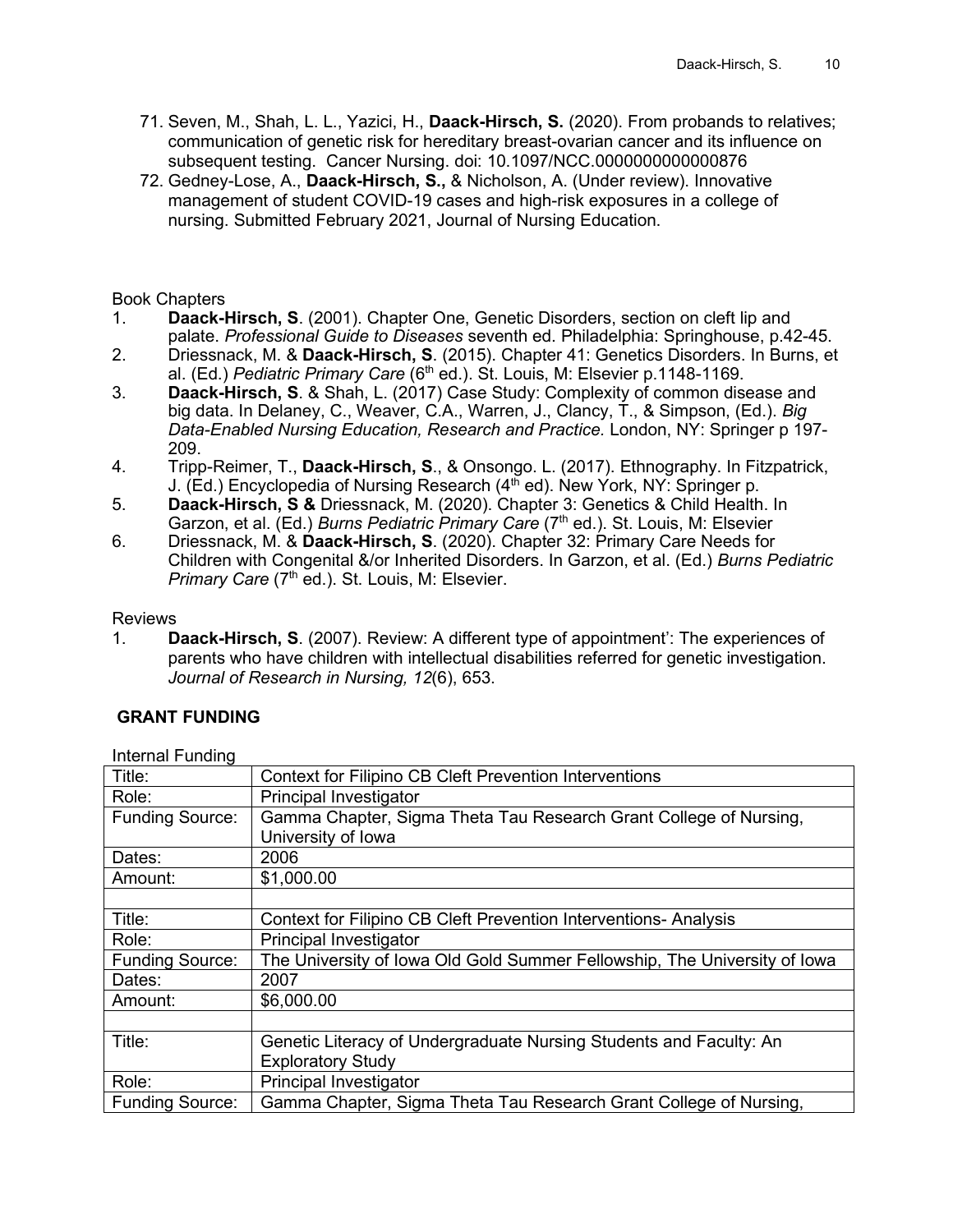|                        | University of Iowa                                                  |  |
|------------------------|---------------------------------------------------------------------|--|
| Dates:                 | 2009-2010                                                           |  |
| Amount:                | \$2,500.00                                                          |  |
|                        |                                                                     |  |
| Title:                 | <b>Obesity Phenotype Identification</b>                             |  |
| Role:                  | Co-Investigator (M. Clark, PI)                                      |  |
| <b>Funding Source:</b> | Institute for Clinical and Translational Science / CTSA             |  |
| Dates:                 | June 1, 2011 - May 31, 2012                                         |  |
| Amount:                | \$49,000.00                                                         |  |
|                        |                                                                     |  |
| Title:                 | Personalizing Familial Risk Perception for Type 2 Diabetes Mellitus |  |
| Role:                  |                                                                     |  |
| <b>Funding Source:</b> | University College of Nursing Dean's Award                          |  |
| Dates:                 | November 1, 2014- June 30, 2017                                     |  |
| Amount:                | \$65,000.00                                                         |  |

## External Funding

| Title:                 | Context for Community Based Interventions to Prevent Orofacial Clefting: |
|------------------------|--------------------------------------------------------------------------|
|                        | On-site interviews                                                       |
| Role:                  | Principal Investigator                                                   |
| <b>Funding Source:</b> | International Society of Nurses in Genetics                              |
| <b>Dates</b>           | 01/01/2005-12/31/2005                                                    |
| Amount:                | \$1,500.00                                                               |
|                        |                                                                          |
| Title:                 | <b>Context for Filipino CB Cleft Prevention Interventions</b>            |
| Role:                  | Principal Investigator                                                   |
| <b>Funding Source:</b> | NIH F31 NR008655                                                         |
| <b>Dates</b>           | 01/01/2004-12/31/2006                                                    |
| Amount:                | \$76,380.81                                                              |
|                        |                                                                          |
| Title:                 | Molecular Genetic Epidemiology of Cleft Lip and Palate                   |
| Role:                  | Co-Investigator (JC Murray, PI)                                          |
| <b>Funding Source:</b> | NIH R37 DE-08559                                                         |
| Dates:                 | 9/1/04-8/31/09                                                           |
| Amount:                | \$2,100,00.00                                                            |
|                        |                                                                          |
| Title:                 | Craniofacial Anomaly Research Center (supplement)                        |
| Role:                  | Co-Investigator (JC Murray, PI)                                          |
| <b>Funding Source:</b> | NIH P50 DE-16215-04S1 supplement                                         |
| Dates:                 | 8/1/07-7/31/2010                                                         |
| Amount:                | \$1,494,568.00                                                           |
|                        |                                                                          |
| Title:                 | Surveillance and Epidemiologic Research of Duchenne and Becker Muscular  |
|                        | Dystrophy                                                                |
| Role:                  | Faculty Investigator (PA Romitti, PI)                                    |
| <b>Funding Source:</b> | CDC U50 CCU722318                                                        |
| Dates:                 | 9/1/07-8/31/08                                                           |
| Amount:                | \$3,012,952.00                                                           |
|                        |                                                                          |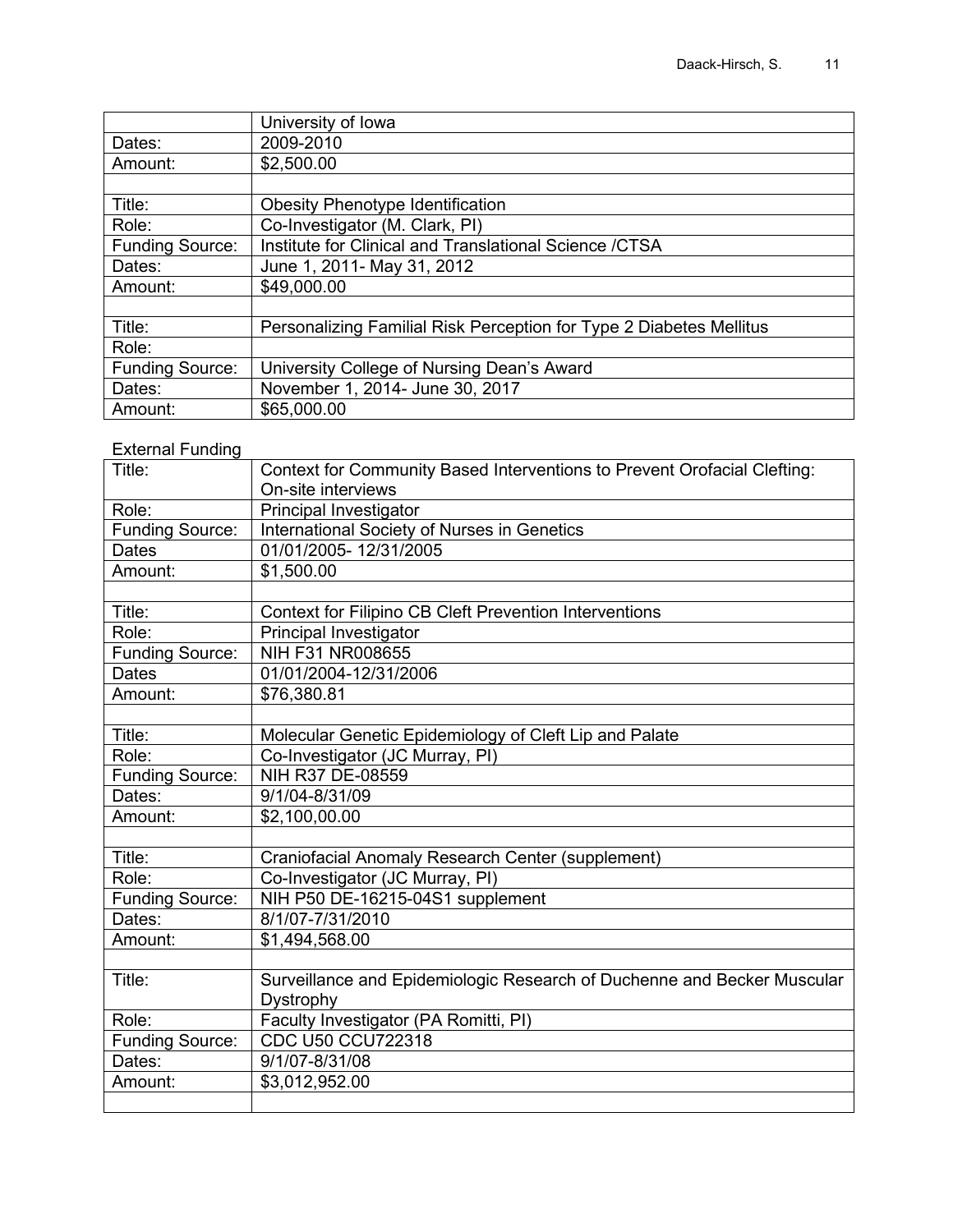| Role:<br>Co-Investigator (CM Cunniff, PI)<br>CDC MM-1064-09/09<br>Funding Source:<br>9/1/08-8/31/2011<br>Dates:<br>\$26,250/ \$187,440<br>Amount<br>Title:<br>Managing Incidental Findings in the Genomic Era<br>Co-Investigator (JK Williams and C. Simon Pis)<br>Role:<br><b>NIH/RC1 HG005786</b><br><b>Funding Source:</b><br>9/30/09-8/31/2012<br>Dates:<br>Amount<br>\$850,150.00<br>Title:<br>Molecular Genetic Epidemiology of Cleft Lip and Palate<br>Role:<br>Co-investigator (JC Murray, PI)<br>NIH R37 DE-08559<br><b>Funding Source:</b><br>9/1/09-8/31/14<br>Dates:<br>Amount<br>\$2,444,164.00<br>Title:<br>Extending the Phenotype of Nonsyndromic Orafacial Clefts |
|------------------------------------------------------------------------------------------------------------------------------------------------------------------------------------------------------------------------------------------------------------------------------------------------------------------------------------------------------------------------------------------------------------------------------------------------------------------------------------------------------------------------------------------------------------------------------------------------------------------------------------------------------------------------------------|
|                                                                                                                                                                                                                                                                                                                                                                                                                                                                                                                                                                                                                                                                                    |
|                                                                                                                                                                                                                                                                                                                                                                                                                                                                                                                                                                                                                                                                                    |
|                                                                                                                                                                                                                                                                                                                                                                                                                                                                                                                                                                                                                                                                                    |
|                                                                                                                                                                                                                                                                                                                                                                                                                                                                                                                                                                                                                                                                                    |
|                                                                                                                                                                                                                                                                                                                                                                                                                                                                                                                                                                                                                                                                                    |
|                                                                                                                                                                                                                                                                                                                                                                                                                                                                                                                                                                                                                                                                                    |
|                                                                                                                                                                                                                                                                                                                                                                                                                                                                                                                                                                                                                                                                                    |
|                                                                                                                                                                                                                                                                                                                                                                                                                                                                                                                                                                                                                                                                                    |
|                                                                                                                                                                                                                                                                                                                                                                                                                                                                                                                                                                                                                                                                                    |
|                                                                                                                                                                                                                                                                                                                                                                                                                                                                                                                                                                                                                                                                                    |
|                                                                                                                                                                                                                                                                                                                                                                                                                                                                                                                                                                                                                                                                                    |
|                                                                                                                                                                                                                                                                                                                                                                                                                                                                                                                                                                                                                                                                                    |
|                                                                                                                                                                                                                                                                                                                                                                                                                                                                                                                                                                                                                                                                                    |
|                                                                                                                                                                                                                                                                                                                                                                                                                                                                                                                                                                                                                                                                                    |
|                                                                                                                                                                                                                                                                                                                                                                                                                                                                                                                                                                                                                                                                                    |
|                                                                                                                                                                                                                                                                                                                                                                                                                                                                                                                                                                                                                                                                                    |
|                                                                                                                                                                                                                                                                                                                                                                                                                                                                                                                                                                                                                                                                                    |
|                                                                                                                                                                                                                                                                                                                                                                                                                                                                                                                                                                                                                                                                                    |
| Role:<br>Co-investigator (Marazita, M. PI)                                                                                                                                                                                                                                                                                                                                                                                                                                                                                                                                                                                                                                         |
| NIH R01 DE016148<br><b>Funding Source:</b>                                                                                                                                                                                                                                                                                                                                                                                                                                                                                                                                                                                                                                         |
| $12/1/09 - 6/30/13$<br>Dates:                                                                                                                                                                                                                                                                                                                                                                                                                                                                                                                                                                                                                                                      |
| Amount<br>\$76,103                                                                                                                                                                                                                                                                                                                                                                                                                                                                                                                                                                                                                                                                 |
|                                                                                                                                                                                                                                                                                                                                                                                                                                                                                                                                                                                                                                                                                    |
| Title:<br>Pain and Associated Symptoms: Nurse Research Training (PI:<br>Herr/McCarthy)                                                                                                                                                                                                                                                                                                                                                                                                                                                                                                                                                                                             |
| <b>Core Faculty Member</b><br>Role:                                                                                                                                                                                                                                                                                                                                                                                                                                                                                                                                                                                                                                                |
| <b>NIH/NINR T32 NR011147</b><br><b>Funding Source:</b>                                                                                                                                                                                                                                                                                                                                                                                                                                                                                                                                                                                                                             |
| Dates:<br>2009-2021                                                                                                                                                                                                                                                                                                                                                                                                                                                                                                                                                                                                                                                                |
| \$1,255,762<br>Amount                                                                                                                                                                                                                                                                                                                                                                                                                                                                                                                                                                                                                                                              |
|                                                                                                                                                                                                                                                                                                                                                                                                                                                                                                                                                                                                                                                                                    |
| Title:<br>Personal Perspective and Provider Communication of Genomic Risk for                                                                                                                                                                                                                                                                                                                                                                                                                                                                                                                                                                                                      |
| T <sub>2</sub> DM                                                                                                                                                                                                                                                                                                                                                                                                                                                                                                                                                                                                                                                                  |
| Role:<br>Principal Investigator                                                                                                                                                                                                                                                                                                                                                                                                                                                                                                                                                                                                                                                    |
| NIH 1 K23 NR012972-01<br><b>Funding Source:</b>                                                                                                                                                                                                                                                                                                                                                                                                                                                                                                                                                                                                                                    |
| $9/1/2011 - 12/31/2014$<br>Dates:                                                                                                                                                                                                                                                                                                                                                                                                                                                                                                                                                                                                                                                  |
| \$122,439/\$380,014<br>Amount:                                                                                                                                                                                                                                                                                                                                                                                                                                                                                                                                                                                                                                                     |
|                                                                                                                                                                                                                                                                                                                                                                                                                                                                                                                                                                                                                                                                                    |
| Title<br>Addressing the Decline in the Uptake of the Iowa Maternal and Prenatal                                                                                                                                                                                                                                                                                                                                                                                                                                                                                                                                                                                                    |
| <b>Screening Program</b>                                                                                                                                                                                                                                                                                                                                                                                                                                                                                                                                                                                                                                                           |
| PI<br>Role:                                                                                                                                                                                                                                                                                                                                                                                                                                                                                                                                                                                                                                                                        |
| Iowa Department of Public Health<br><b>Funding Source:</b>                                                                                                                                                                                                                                                                                                                                                                                                                                                                                                                                                                                                                         |
| 11/02/2012-10/31/2016<br>Dates:                                                                                                                                                                                                                                                                                                                                                                                                                                                                                                                                                                                                                                                    |
| Amount<br>\$50,000                                                                                                                                                                                                                                                                                                                                                                                                                                                                                                                                                                                                                                                                 |
|                                                                                                                                                                                                                                                                                                                                                                                                                                                                                                                                                                                                                                                                                    |
| Evaluate the Effectiveness of the Prediabetes Communication Plan (Campo,<br>Title<br>$S.$ PI)                                                                                                                                                                                                                                                                                                                                                                                                                                                                                                                                                                                      |
| Co-Investigator<br>Role:                                                                                                                                                                                                                                                                                                                                                                                                                                                                                                                                                                                                                                                           |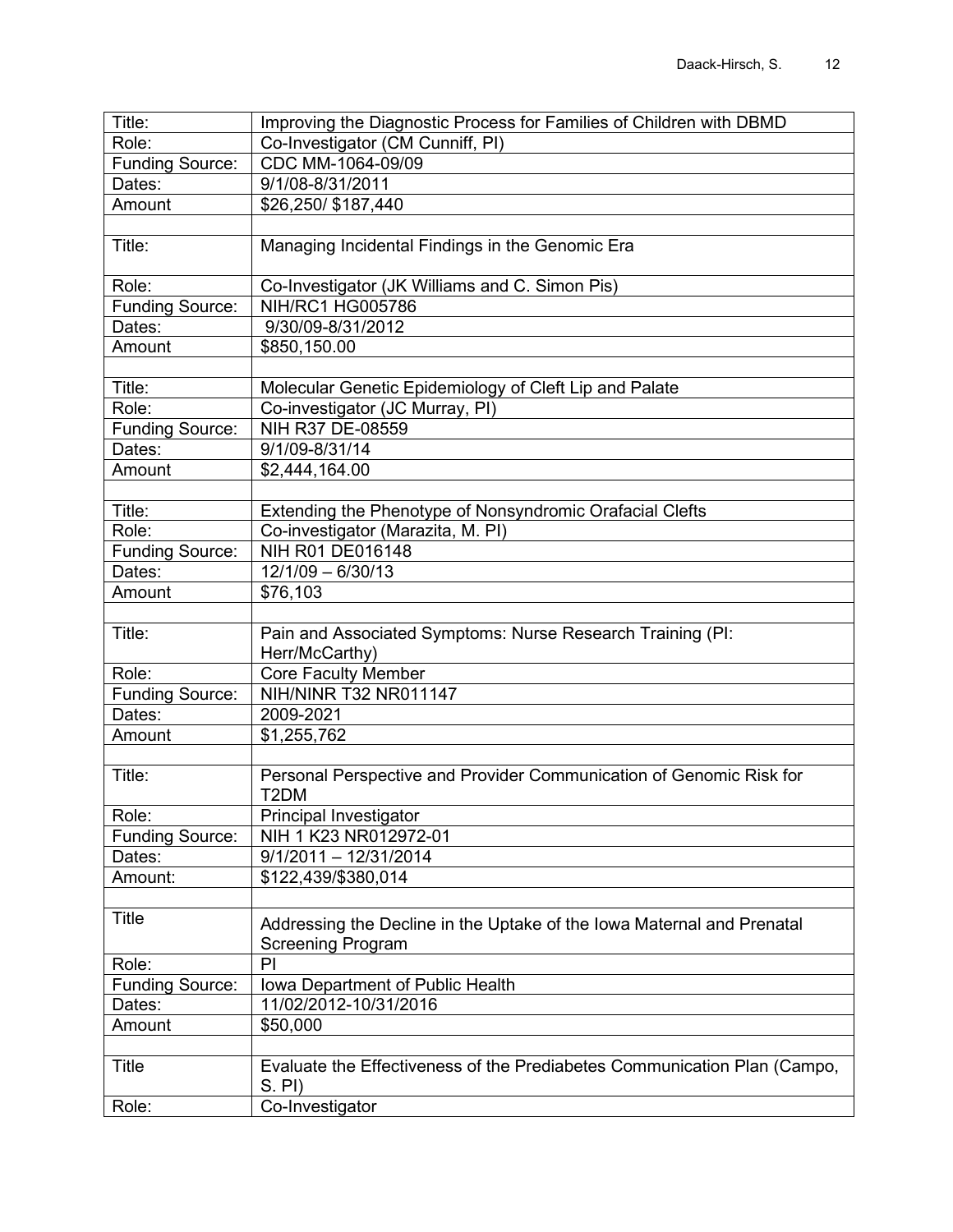| <b>Funding Source:</b> | Iowa Department of Public Health                                            |
|------------------------|-----------------------------------------------------------------------------|
| Dates:                 | 11/1/2015-6/26/2016                                                         |
| Amount                 | \$70,600                                                                    |
|                        |                                                                             |
| <b>Title</b>           | Communication of Genetic Risk for Hereditary Breast Ovarian Cancer from     |
|                        | Probands to Relatives (Seven, M PI)                                         |
| Role:                  | Co-Investigator                                                             |
| <b>Funding Source:</b> | European oncology nursing society                                           |
| Dates:                 | 2/20/2016-2/20/2018                                                         |
| Amount                 | \$42,484                                                                    |
|                        |                                                                             |
| <b>Title</b>           | Center for Advancing Multimorbidity Science: Profiling risk and symptom     |
|                        | expression to develop customized therapies for adults with multiple chronic |
|                        | conditions (CAMS)                                                           |
| Role:                  | Center Faculty/ Director of the Enrichment Core                             |
| <b>Funding Source:</b> | NIH/NINR 1 P20 NR018081-01                                                  |
| Dates:                 | 8/13/2018-5/31/2023                                                         |
| Amount                 | \$1,859,566                                                                 |
|                        |                                                                             |
| <b>Title</b>           | Unresolved Issues in Expanded Newborn Screening: Assessing Post             |
|                        | Screening Harms (Tarini, B)                                                 |
| Role:                  | Site-PI                                                                     |
| <b>Funding Source:</b> | NIH-NICHD R01 HD087506-01A1                                                 |
| Dates:                 | 04/04/2018 - 03/31/2023                                                     |
| Amount                 | \$3,756,657                                                                 |
|                        |                                                                             |
| <b>Title</b>           | Development of an Electronic Prescription Bundle of Non-Pharmacological     |
|                        | Strategies for Chronic Musculoskeletal Pain (Rakel B, Multi-PI)             |
| Role:                  | Co-Investigator                                                             |
| <b>Funding Source:</b> | American Pain Society/Pfizer                                                |
| Dates:                 | 2017-2019                                                                   |
| Amount                 | \$708,542                                                                   |

## **RESEARCH & CLINICAL PRESENTATIONS**

#### International

Keynote/invited

| Date | authors, title, meeting, location                                                   |
|------|-------------------------------------------------------------------------------------|
| 1994 | Daack-Hirsch, S. (1994). Molecular genetics of craniofacial anomalies.              |
|      | [Invited Speaker] The American Cleft Palate Craniofacial Association                |
|      | Meeting; Toronto, Ontario Canada; May 21, 1994.                                     |
| 1999 | Daack-Hirsch, S. (1999). Genetic counseling in nursing practice. [Invited]          |
|      | Speaker] The First National Genetic Nursing Conference; Tokyo, Japan;               |
|      | November 1999. Proceeding published in, Pick up nursing view: Beginning of          |
|      | genetic nursing. Kangogijustu 46: 71-78, 2000                                       |
| 2007 | Daack-Hirsch S. (2007) Genetic epidemiology research strategies. [Invited           |
|      | Speaker] 20 <sup>th</sup> Annual ISONG Conference, Preconference; Bristol, England; |
|      | May 18, 2007.                                                                       |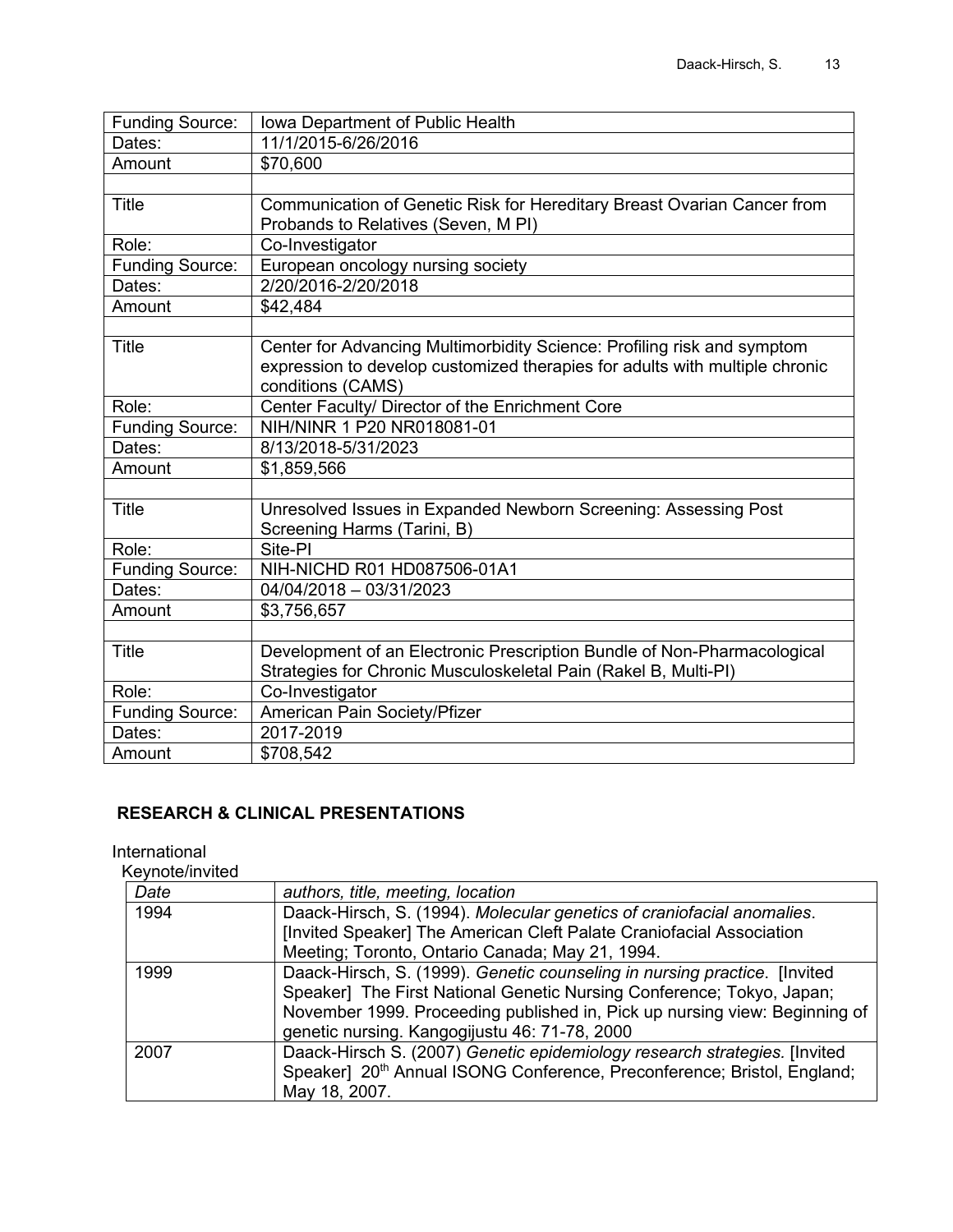| 2014 | Daack-Hirsch, S. (2014) Personal Genetic Information Its Power, Promises |
|------|--------------------------------------------------------------------------|
|      | and Problems. [Plenary Session] ISONG, Phoenix, AZ November 6-8          |

## Panel/Invited

| Date | authors, title, meeting, location                                                     |
|------|---------------------------------------------------------------------------------------|
| 2007 | Van Riper, M., Daack-Hirsch, S., Barr, O., & Ormond, K. (2007) Debate                 |
|      | Issue: Prenatal genetic testing devalues the lives of disabled persons in our         |
|      | community. Panel Presentation for the motion; 20 <sup>th</sup> Annual ISONG           |
|      | Conference; Bristol, England; May 19, 2007.                                           |
| 2013 | Moderator- Jones, M. Speakers: Moreno, L., Butali, A., & Daack-Hirsch, S.,            |
|      | (2013). Research Priorities: Part II- Genetics, Ethics, and Possibilities.            |
|      | International cleft palate meetings. 12 <sup>th</sup> International Congress on Cleft |
|      | lip/palate and related Craniofacial anomalies. May 5-19, 2012; Orlando, FI            |

#### Presentation

| Date | authors, title, meeting, location                                                                                                                                                                                                                                                                                         |
|------|---------------------------------------------------------------------------------------------------------------------------------------------------------------------------------------------------------------------------------------------------------------------------------------------------------------------------|
| 2007 | Daack-Hirsch (2007) Context for community based cleft prevention<br>interventions in the Philippines. [Podium presentation] Excellence in Nursing<br>through Collaboration: International Conference Celebrating 100th<br>Anniversary of College of Nursing Seoul National University; Seoul, Korea;<br>October 18, 2007. |
| 2011 | Downing, N., Williams, JK., Daack-Hirsch, S. & Simon, C (2011) Genomic<br>incidental findings: What are they and what should we do about them?<br>[Podium presentation] American College of Medical Genetics, Vancouver,<br>British Columbia, Canada March 16, 2011                                                       |
| 2011 | Williams, J.K., Daack-Hirsch, S., Downing, N., Spore, A., Johnson, V.,<br>Alasgheirin, M., Driessnack, M., & Simon, C. (2011). Researcher and public<br>reflections on reporting incidental findings to participants in genomic<br>research. [Podium presentation] ISONG, Montreal, CA, October 2011                      |
| 2011 | Daack-Hirsch, S., Spore, A., Williams, J.K., Driessnack, M., & Simon, C.<br>(2011). Managing incidental findings from genomic testing: A public<br>perspective. [Poster] ASHG/ICHG Meeting, Montreal, Canada, October 11-<br>15.                                                                                          |
| 2013 | Daack-Hirsch, S., Shah, L., Bannon, J., Curran, K. (2013). Personalizing<br>Familial Risk for Type 2 Diabetes Mellitis: From the Patient's Point of View.<br>[Podium presentation] ISONG, Bethesda, MD, October 4-6.                                                                                                      |
| 2013 | Curran, K., Shah, L., Bannon, J., Daack-Hirsch, S.(2013). Is the family<br>history of T2 diabetes a practical screening tool? [Podium presentation]<br>ISONG, Bethesda, MD, October 4-6.                                                                                                                                  |
| 2014 | AlAzzam, M. & Daack-Hirsch, S. (2014). Arab Immigrant Muslim Mothers'<br>Perceptions Of Children's Attention Deficit Hyperactivity Disorder (ADHD).<br>[Podium presentation] World Conference on Psychology and Sociology,<br>İzmir, Kuşadası, Turkey, November 6-8.                                                      |
| 2014 | Daack-Hirsch, S. & Shah, L (2014) A comparison between personal and<br>clinical assessments of risk for T2DM: A convergent parallel mixed method<br>study. [Podium presentation] ISONG, Phoenix, AZ November 6-8                                                                                                          |
| 2016 | Daack-Hirsch, S., Shah, L., Cady, A., Jones, K., Rocha, B., & Schumacher,<br>A. (2016). Personalizing Familial Risk Perception for Type 2 Diabetes.<br>[Podium presentation] 2016 ISONG World Congress: Integrating Genetics                                                                                              |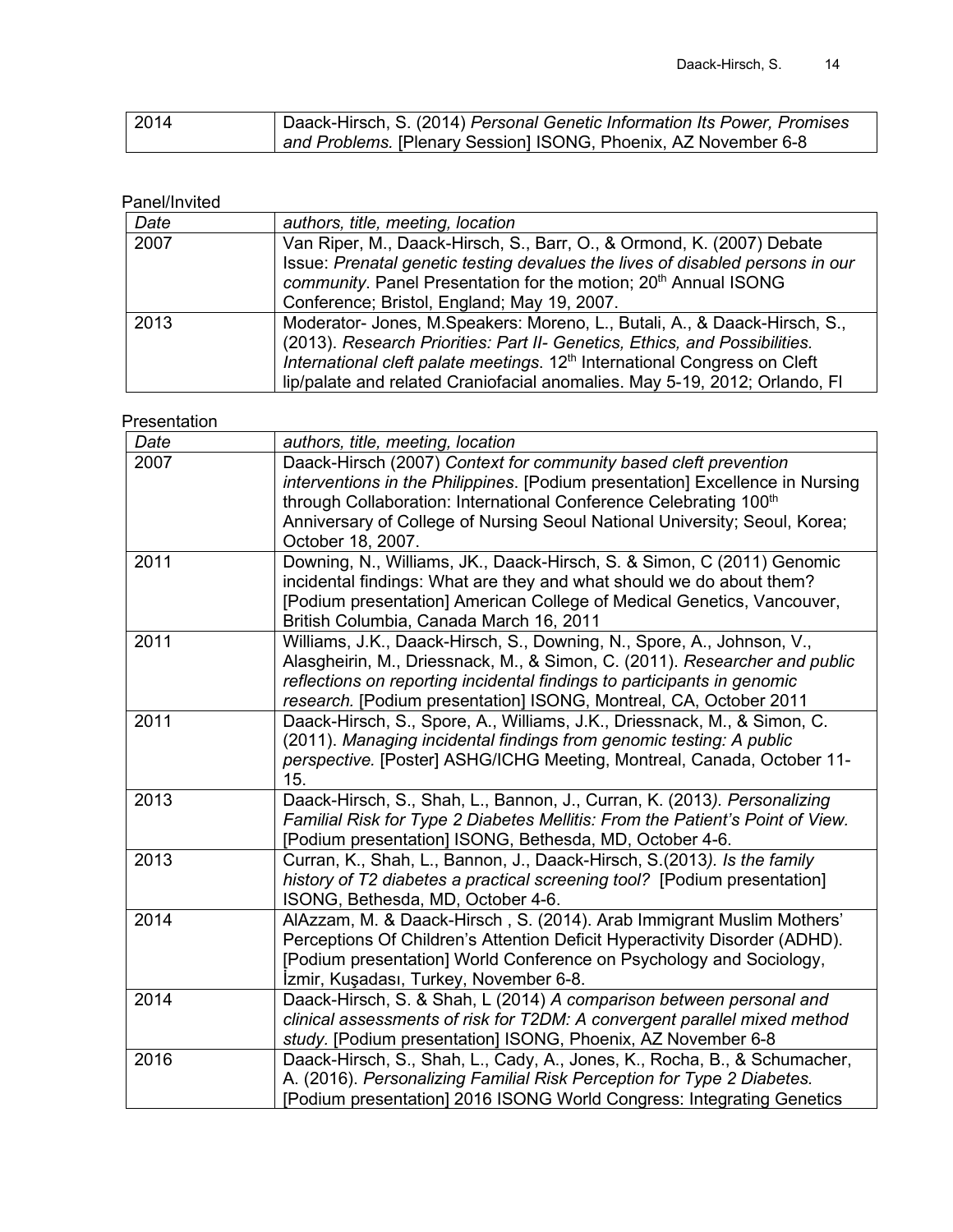|      | Across Nursing Practice; August 4-6, 2016, Dublin Ireland                 |
|------|---------------------------------------------------------------------------|
| 2016 | Tinkle, M. & Daack-Hirsch, S. (2016). Examining the Evidence for Clinical |
|      | Decision Support Tools for Genetic Testing. [Podium presentation] 2016    |
|      | ISONG World Congress: Integrating Genetics Across Nursing Practice;       |
|      | August 4-6, 2016, Dublin Ireland                                          |

#### National/Regional

Keynote/invited

| Date        | authors, title, meeting, location                                                           |
|-------------|---------------------------------------------------------------------------------------------|
| 1996 & 1997 | Daack-Hirsch S. (1996 & 1997). Molecular testing in genetic counseling.                     |
|             | [Invited Speaker] International Society of Nurses in Genetics Annual                        |
|             | Conference; October 1996 & 1997.                                                            |
| 1996        | Daack-Hirsch, S. (1996). Craniofacial genetics: impact across the life span.                |
|             | [Invited Speaker] International Society of Nurses in Genetics Annual                        |
|             | Conference; October 1996                                                                    |
| 1999        | Daack-Hirsch, S. (1999). Molecular strategies for cleft lip and cleft palate                |
|             | research. [Invited Speaker] International Society of Nurses in Genetics                     |
|             | Annual Conference; October 1999.                                                            |
| 2005        | Daack-Hirsch, S. (2005). Cleft lip and palate in the Philippines. [Invited]                 |
|             | platform presentation] International Society of Nurses in Genetics Annual                   |
|             | Conference; Salt Lake City UT; October 2005.                                                |
| 2007        | Daack-Hirsch, S. (2007). Gene discovery in complex disorders: Exemplar                      |
|             | cleft lip and palate. [Invited Speaker] Society of Pediatric Nurses 17 <sup>th</sup> Annual |
|             | Convention; Milwaukee, WS; April 2007.                                                      |
| 2015        | Daack-Hirsch, S. (2015). New Insights into the Nature vs. Nurture Debate:                   |
|             | Implications for Child Health and Development [Invited Speaker] The                         |
|             | University of Texas at Austin; St. David's Center for Health Promotion and                  |
|             | Disease Prevention Research in Underserved Populations (SDCHPR), April                      |
|             | 1, 2015.                                                                                    |
| 2015        | Daack-Hirsch, S. (2015). Genomics and Your Practice [Invited Speaker] The                   |
|             | 18th Annual NPWH Premier Women's Healthcare Conference; Salt Lake City,                     |
|             | UT; October 2015.                                                                           |

## Presentation

| Date | authors, title, meeting, location                                             |
|------|-------------------------------------------------------------------------------|
| 2006 | Daack-Hirsch, S. (2006). Context for community based cleft prevention         |
|      | interventions. [Podium presentation] International Society of Nurses in       |
|      | Genetics Annual Conference; New Orleans, LA; October 2006.                    |
| 2010 | Daack-Hirsch, S. & Driessnack, M. (2010). Measuring genomic literacy of       |
|      | nursing student. [Poster] Midwest Nursing Research Society, April 11, 2010    |
| 2010 | Driessnack, M. & Daack-Hirsch, S. (2010). Assessing genetic literacy of       |
|      | nursing faculty, students, and practitioners. [Podium presentation] Western   |
|      | Institute of Nursing; April 16, 2010                                          |
| 2010 | Daack-Hirsch, S., Williams, J.K., Simon, C., Driessnack, M., Downing, N.      |
|      | Johnson, V. Shinkunas, L., & Spore, A (2010). Ethical Issues in Incidental    |
|      | Findings from Genomic Testing. [Podium presentation] International Society    |
|      | of Nurses in Genetics Annual Conference; Dallas, TX; October 17, 2010         |
| 2010 | Daack-Hirsch, S & Driessnack, M.(2010). [Podium presentation] Genetic         |
|      | literacy of undergraduate nursing students and faculty: An exploratory study. |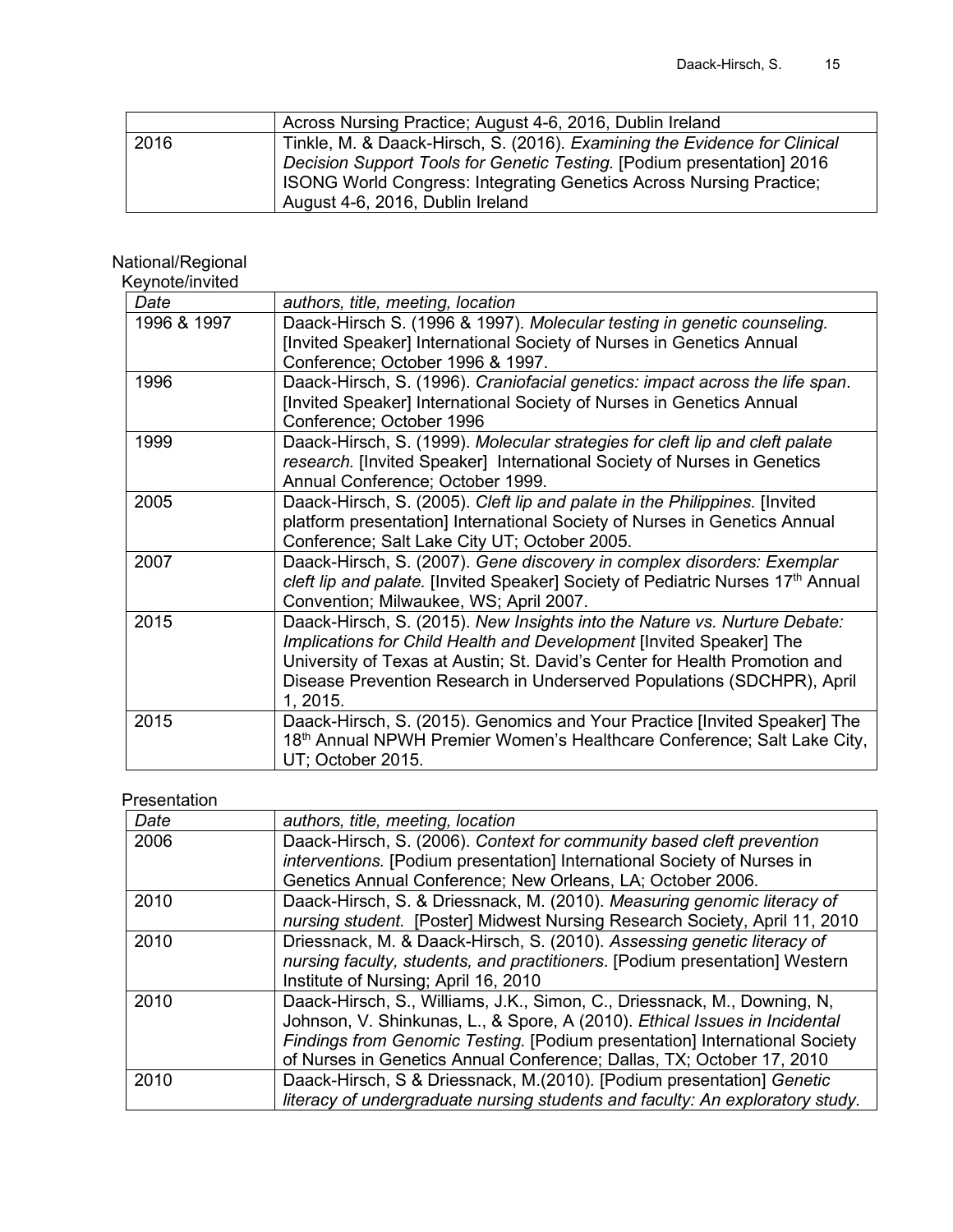|      | International Society of Nurses in Genetics Annual Conference; Dallas, TX;<br>October 17, 2010                                                             |
|------|------------------------------------------------------------------------------------------------------------------------------------------------------------|
| 2010 | Simon, C., Williams, J., Shinkunas, L. & Daack-Hirsch. (2010). IRB chair                                                                                   |
|      | perspectives on genomic incidental findings. [Poster] Primer (Advance                                                                                      |
|      | Ethical Research Conference; San Diego, CA.; December 8, 2010.                                                                                             |
| 2011 | Spore, A., Daack-Hirsch, S., Williams, JK., & Simon, C. (2011). Disclosure of                                                                              |
|      | incidental findings from genomic testing: A public perspective. [Poster]                                                                                   |
|      |                                                                                                                                                            |
|      | Midwest Nursing Research Society; Columbus, OH; March 2011;                                                                                                |
|      | Translational Genomics: Health Sciences Research week, University of Iowa                                                                                  |
|      | College of Medicine, Iowa City Iowa, April 13 <sup>th</sup> , 2011; Student                                                                                |
|      | Interdisciplinary Health Research- Poster Session, Eckstein Medical                                                                                        |
| 2011 | Research Building, Iowa City, Iowa, April 26, 2011.<br>Daack-Hirsch S., Holtzer, C. & Cunniff, C (2011). Parental perspective of                           |
|      |                                                                                                                                                            |
|      | diagnostic delay for their son with Duchenne/Becker muscular dystrophy                                                                                     |
|      | (DBMD). [Podium presentation] Midwest Nursing Research Society;                                                                                            |
|      | Columbus OH; March 2011.                                                                                                                                   |
| 2011 | Driessnack, M., Alasagheririn, M., Daack-Hirsch, S., Williams, J K., & Simon,<br>C. (2011). "It's hard for them, it's hard for us": Clinician, Laboratory  |
|      | Professionals, Researcher, & IRB Chair perspectives on issues surrounding                                                                                  |
|      | incidental genomic findings in children. [Poster] Seventh Annual Pediatric                                                                                 |
|      | Bioethics Conference; Seattle, WA, July 22 -23, 2011.                                                                                                      |
| 2012 | Williams, JK., Daack-Hirsch, S. Driessnack, M., Shinkunas, L., Downing, N.,                                                                                |
|      | & Simon, C (2012). Return of Individual Incidental Findings in Genomic                                                                                     |
|      | Research [Podium presentation] Midwest Nursing Research Society;                                                                                           |
|      | Dearborn, MI., April 12-15, 2012.                                                                                                                          |
| 2012 |                                                                                                                                                            |
|      |                                                                                                                                                            |
|      | AlAzzam, M. & Daack-Hirsch, S. (2012). Arab Immigrant Muslim Mothers'                                                                                      |
|      | Perceptions of Attention Deficit Hyperactivity Disorder (ADHD). [Poster-                                                                                   |
|      | discussion-Daack-Hirsch presenter] Midwest Nursing Research Society;                                                                                       |
| 2012 | Dearborn, MI., April 12-15, 2012.                                                                                                                          |
|      | Mary L. Marazita, M.L., Cooper M.E., Govil, M., Weinberg, S., Jeffrey C.                                                                                   |
|      | Murray, J.C., Brandon, C., Ford, M., Losee, J., Czeize, A., Vieira, A., Castilla,                                                                          |
|      | E. & Daack-Hirsch, S. (2012). Sub-clinical phenotypes used to dissect<br>genetic heterogeneity in cleft lip with/without cleft palate in the University of |
|      | Pittsburgh oral facial cleft study. [Podium presentation] 69 <sup>th</sup> Annual Meeting                                                                  |
|      | of the American Cleft Palate-Craniofacial Association; San Jose, California,                                                                               |
|      | April 17-21, 2012.                                                                                                                                         |
| 2012 | Ungerer, L.L., Daack-Hirsch, S., Driessnack, M., Simon, C., & Williams, J.K.                                                                               |
|      | (2012). "It might lead to answers". Examining views on incidental findings                                                                                 |
|      | through caregivers' narratives about their child's diagnostic dilemmas.                                                                                    |
|      | [Poster]. 25 <sup>th</sup> Annual ISONG Conference; Philadelphia, PA, October 26-27                                                                        |
| 2012 | Daack-Hirsch S., Driessnack, M., Hanish, A., Johnson, V., Simon, C., &                                                                                     |
|      | Williams, J.K. (2012). Public Expectations for Communicating Incidental                                                                                    |
|      | Findings in Genetic Testing. [Podium presentation] 2012 State of the Science                                                                               |
|      | Congress on Nursing Research. Washington DC, September 13-15, 2012.                                                                                        |
| 2013 | Sparbel, K.J.H., Driessnack, M., & Daack-Hirsch, S. (2013, April). Insights                                                                                |
|      | from Pre-licensure Students/Faculty: Implications for Genetic/Genomic                                                                                      |
|      | Competency in Advanced Practice Nurses. Electronic poster presentation at                                                                                  |
|      | the 39 <sup>th</sup> Annual Meeting of the National Organization of Nurse Practitioner                                                                     |
| 2014 | Faculties, Pittsburgh, PA.<br>Daack-Hirsch, S. & Shah, L (2014) A comparison between personal and                                                          |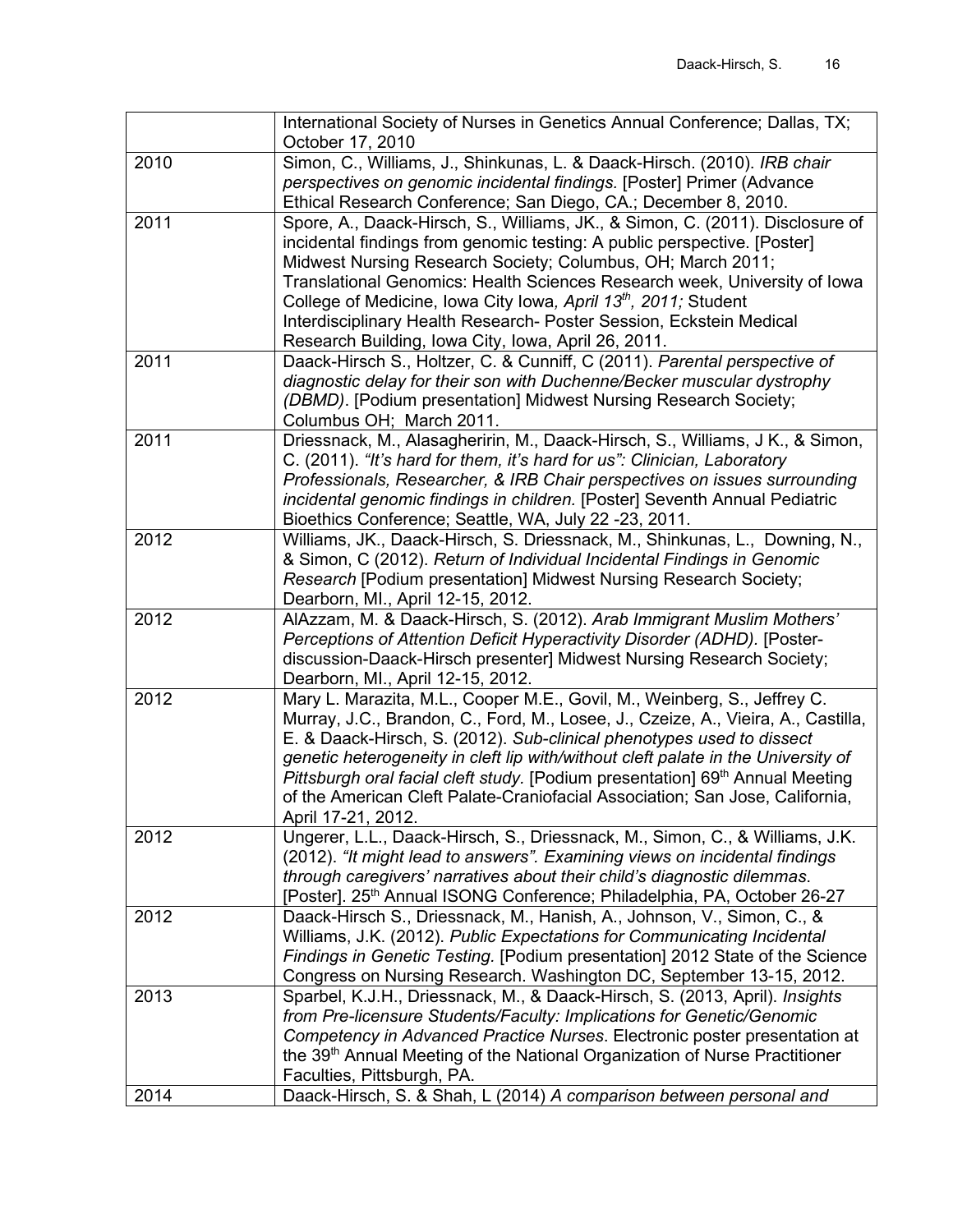|      | clinical assessments of risk for T2DM: A convergent parallel mixed method<br>study. [Podium presentation] 2014 State of the Science Congress on Nursing<br>Research. Washington DC, September 18-20.                                                                                                                            |
|------|---------------------------------------------------------------------------------------------------------------------------------------------------------------------------------------------------------------------------------------------------------------------------------------------------------------------------------|
| 2015 | MNRS Symposium Epigenetic Discovery: Unraveling Environment, Genome,<br>and Health Interactions: Daack-Hirsch Epigenetics: [Podium presentation]<br>The Intersection of Social and Biological Science; MNRS 39th ANNUAL<br>RESEARCH CONFERENCE, April 15-19, 2015 Indianapolis, IN                                              |
| 2015 | Jones, K., Rocha, B, Shah, L, & Daack-Hirsch S. (2015). Salience in T2DM<br>Familial Risk Personalization Process [Poster] MNRS 39th ANNUAL<br>RESEARCH CONFERENCE, April 15-19, 2015 Indianapolis, IN                                                                                                                          |
| 2015 | Rocha, B, Jones, K, Shah, L, & Daack-Hirsch S. (2015). Vulnerability in<br>T2DM Familial Risk Personalization Process [Poster] MNRS 39th ANNUAL<br>RESEARCH CONFERENCE, April 15-19, 2015 Indianapolis, IN                                                                                                                      |
| 2015 | Daack-Hirsch, S., Jones, K., Rocha, B., & Shah, L. (2015). Personalizing<br>Familial Risk for Type 2 Diabetes Mellitus [Poster]. NINR 30 <sup>th</sup> Anniversary<br>Scientific Symposium: Advancing Science, Improving Lives; October 13,<br>2015, NIH Bethesda, MD                                                           |
| 2020 | Kim, S., & Daack-Hirsch, S. (2020). Challenges in the unitization of care and<br>welfare services among Korean informal caregivers. [Presentation]. MNSR,<br>44 <sup>th</sup> Annual Research Conference; April 1-4, Virtual conference.                                                                                        |
| 2020 | Schwartz, C.I., MS, Farag, A., Daack-Hirsch, S., Moorhead, S.A., Dunn<br>Lopez, K., Monsen, K,A. (2020). Use of existing EHR data and latent class<br>analysis to explore intervention effectiveness for women with circulation-<br>related problems [Poster]. AMIA 2020 Annual Symposium; November 14-18,<br>Chicago, IL.      |
| 2021 | Geney-Lose, A., Daack-Hirsch, S. & Nicholson, A. (2021). Engaging nursing<br>students through phone call follow up during prolonged absences related to<br>COVID-19. [Poster]. 28 <sup>th</sup> National Evidence-Based Practice (EBP)<br>Conference-Team Science: Achieving More Together; Virtual Conference;<br>April 14-15. |

## Local

Keynote/invited

| Date | authors, title, meeting, location                                                                                                                                                                         |
|------|-----------------------------------------------------------------------------------------------------------------------------------------------------------------------------------------------------------|
| 1993 | Daack-Hirsch, S. (1993). Psychosocial aspects of parenting children with NF.<br>[Invited Speaker] The National NF Foundation; Iowa City, IA; November<br>1993.                                            |
| 2005 | Daack-Hirsch, S. (2005). Reality of genetic testing. [Invited Speaker], Co-<br>College Human Genome Project Promises and Reality Seminar; Cedar<br>Rapids, IA; February 2005.                             |
| 2010 | Daack-Hirsch, S. (2010). Genetics education for nurses. [Podium<br>presentation] Heartland genetics & newborn screening collaborative seventh<br>annual conference; Des Moines, IA; September 23, 2010    |
| 2010 | Daack-Hirsch & Driessnack (2010) Survey of faculty and students' genetic<br>knowledge. [co-presenters] University of Iowa College of Nursing Collegiate<br>Research Forum; Iowa City, IA October 12, 2010 |
| 2010 | Daack-Hirsch, S. (2010). Genetics: Implications for primary care. [Invited]<br>speaker] Iowa Nurse Practitioner Society 12 <sup>th</sup> Annual Conference; Des<br>Moines, IA; November 4, 2010           |
| 2012 | Daack-Hirsch, S. and Williams, JK. (2012). Personal Genetic Information: Its                                                                                                                              |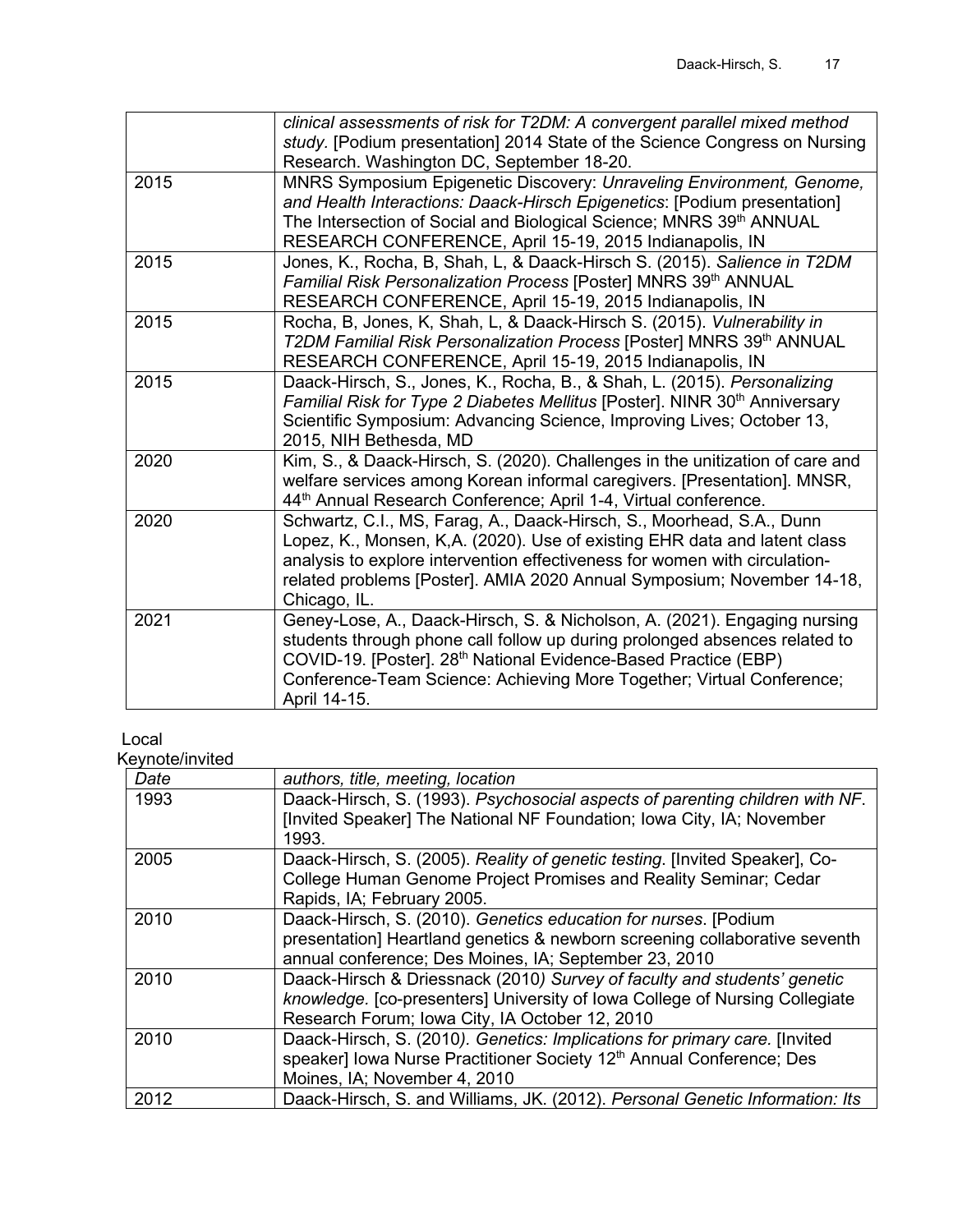|           | power, promise, and problems. The University of Iowa Mini Medical School:<br>Iowa Institute of Human Genetics Seminar Series. Iowa City, IA, November<br>27, 2012.                                                                                                                             |
|-----------|------------------------------------------------------------------------------------------------------------------------------------------------------------------------------------------------------------------------------------------------------------------------------------------------|
| 2013      | Daack-Hirsch, S. (2013). The Immortal Life of Herietta Lacks: A Discussion<br>of Science Ethics and Community Engagement. Panel member for Open<br>forum between The University of Iowa and Iowa City communities. University<br>of Iowa College of Public Health, Iowa City, IA September 25. |
| 2013      | Daack-Hirsch, S. (2013) "Genetics and New Technologies" Panel member<br>WorldCavnass (Multimedia production for The University of Iowa<br>International Program) Aired on UITV and KRUI-FM on February 15.                                                                                     |
| 2014      | Daack-Hirsch, S. (2014). Personal Genetic Information: Its power, promise,<br>and problems. The University of Iowa Mini Medical School: Iowa Institute of<br>Human Genetics Seminar Series. Des Moines, IA February, 2014.                                                                     |
| Feb, 2014 | Daack-Hirsch, S. (2014) Genetics in Society. High School Biology and 2<br>sections of 8 <sup>th</sup> grade Science at Lone Tree School, Lone Tree, IA. February<br>2014                                                                                                                       |
| 2015      | Daack-Hirsch, S. (2015). A comparison between personal and clinical<br>assessments of risk for T2DM: A convergent parallel mixed method study.<br>Research Night; Zeta Chi chapter of STTI; Des Moines, IA; April 9, 2015                                                                      |
| 2015      | Daack-Hirsch, S. (2015). Personal Genetic Information: Its power, promise,<br>and problems. The University of Iowa Mini Medical School: Iowa Institute of<br>Human Genetics Seminar Series. Davenport, IA; April 2015.                                                                         |
| 2017      | Daack-Hirsch, S. (2017) Research Ethics. The University of Iowa, Iowa<br>Bioscience Academy. Iowa City, IA July 2017                                                                                                                                                                           |

## Presentation

| Date             | authors, title, meeting, location                                           |
|------------------|-----------------------------------------------------------------------------|
| Spring 2014      | Shah, L. & Daack-Hirsch, S. (2014). Perception of Risk Factors for Type 2   |
|                  | Diabetes Instrument (PRF-T2DM): A mixed-method approach to re-examine       |
|                  | construct validity. The University of Iowa Health Science Research Week     |
| Spring 2014      | Shah, L. & Daack-Hirsch, S. (2014). Perception of Risk Factors for Type 2   |
|                  | Diabetes Instrument (PRF-T2DM): A mixed-method approach to re-examine       |
|                  | construct validity. The University of Iowa Interdisciplinary Health         |
|                  | <b>Best poster Award</b>                                                    |
| <b>Fall 2014</b> | Daack-Hirsch, S (2014). Integrating genetics into nursing curriculum. IACN, |
|                  | Newton, IA Fall conference.                                                 |

#### **PROFESSIONAL MEMBERSHIP**

| Date          | Organization                                        |
|---------------|-----------------------------------------------------|
| 1990- present | International Society of Nurses in Genetics (ISONG) |
| 1999- present | Sigma Theta Tau                                     |
| 2003- present | <b>INA/ANA</b>                                      |
| 2006- present | Midwest Nursing Research Society (MNRS)             |

# **SERVICE**

## **PROFESSIONAL SERVICE**

#### Professional Organizations

| Chair, International Society of Nurses in Genetics (ISONG); Newsletter<br>1995-1997 |  |
|-------------------------------------------------------------------------------------|--|
| Committee                                                                           |  |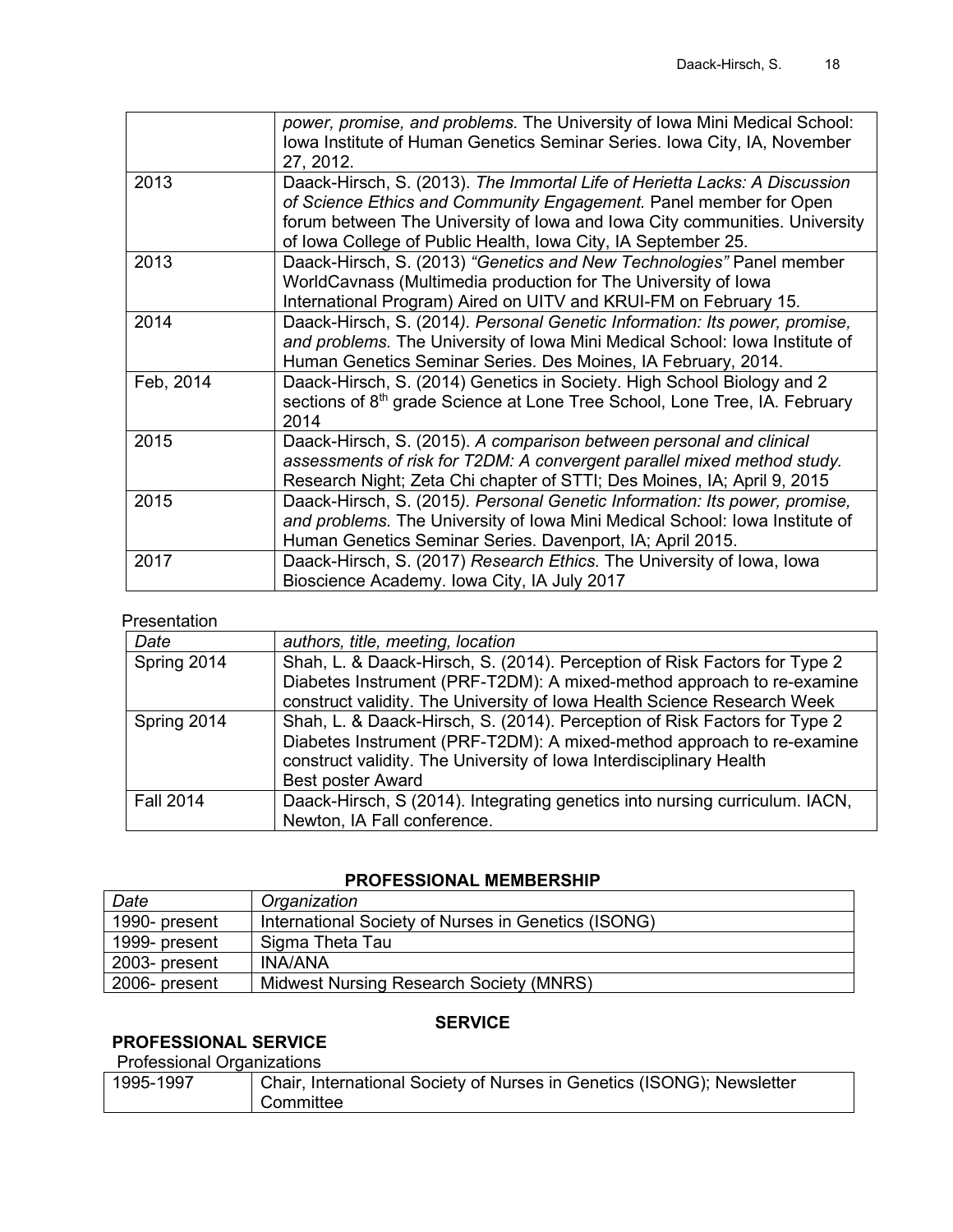| 1998                   | Reviewer, Jones and Bartlett: Genetics in Clinical Practice; New Directions of<br>Nursing and Health Care.                |  |  |
|------------------------|---------------------------------------------------------------------------------------------------------------------------|--|--|
| 2005                   | Reviewer, Springer Publisher; Clinical Genetics in Nursing Practice.                                                      |  |  |
| 2007                   | Chair, International Society of Nurses in Genetics; 20 <sup>th</sup> Annual Pre<br>Conference: Epidemiology and Genomics. |  |  |
| 2006-2008              | Chair, International Society of Nurses in Genetics; Membership Committee                                                  |  |  |
| 2008-2010              | Chair/member, ISONG; Abstract/Poster committee Annual Educational<br>Conference                                           |  |  |
| 2009-present           | Peer Reviewer for Cleft Palate-Craniofacial Journal                                                                       |  |  |
| 2009-2014              | Member, Heartland Genetics & Newborn Screening Collaborative Education<br>Committee                                       |  |  |
| 2010-present           | Peer Reviewer for Asian Pacific Journal of Public Health                                                                  |  |  |
| 2011-present           | Peer Reviewer for Journal of Pediatric Health Care                                                                        |  |  |
| 2011-present           | Invited reviewer for American Journal of Medical Genetics Part A                                                          |  |  |
| 2018-present           | Peer Reviewer Qualitative Health Research                                                                                 |  |  |
| 2018-present           | Peer Reviewer BMJ                                                                                                         |  |  |
| 2020-present           | Peer Reviewer for RINAH                                                                                                   |  |  |
| 2012                   | Chair, ISONG Speakers Bureau Task Force                                                                                   |  |  |
| 2012                   | Member, ISONG Ethics Committee                                                                                            |  |  |
| 2013                   | Committee member review nominations for ISONG Founders' awards                                                            |  |  |
| 2013-2014              | Member at Large, ISONG Board of Directors                                                                                 |  |  |
| 2013-2015              | Chair, ISONG Education Committee                                                                                          |  |  |
| Nov 2014-Oct<br>2015   | <b>President Elect ISONG</b>                                                                                              |  |  |
| Nov. 2015- Oct<br>2016 | <b>President ISONG</b>                                                                                                    |  |  |
| Nov. 2016- Oct<br>2017 | Past President ISONG; Chair of Award, Nominations, and Bylaws                                                             |  |  |
| 2018-2020              | Member ISONG Award, Nominations, and Bylaws committee                                                                     |  |  |

## Professional Consultation

| *2008-2014/member<br>*2014-2015/co-chair<br>*2015-2016/chair<br>$*2016-$<br>present/member | Center for Congenital and Inherited Disorders (CCID) Advisory Committee<br>(Advisory board to the lowa Department of Health on statewide genetics<br>services) representing Iowa Nurses                                                                                                                                                                                                                                     |
|--------------------------------------------------------------------------------------------|-----------------------------------------------------------------------------------------------------------------------------------------------------------------------------------------------------------------------------------------------------------------------------------------------------------------------------------------------------------------------------------------------------------------------------|
| 2009-2015                                                                                  | Editorial Board Member, Genetics/Genomics Competency Center (G2C2)<br>funded by the NIH National Human Genome Research Institute to provide<br>learning management system to facilitate curriculum development.                                                                                                                                                                                                             |
| 2009-2011                                                                                  | Consultant, Heartland Genetic and Newborn Screening Collaborative<br>Genomic Nursing in the Heartland Initiative. Provide consultation and day-<br>long workshops to 6 schools of nursing in the Heartland Genetic region to<br>integrate genetic content into the curriculum.                                                                                                                                              |
| 7/1/2011-2012                                                                              | Advisory Board Member, Global Genetics and Genomics Community (G3C)<br>funded by the Health Resources and Services Administration, Bureau of<br>Health Professions, Division of Nursing and Air Force Medical Support<br>Agency with support by the NIH (NCI and NHGRI). G3C is a bilingual<br>collection of unfolding case studies for use with students and/or healthcare<br>providers learning genetic/genomic concepts. |
| $8/1/2011$ -                                                                               | Invited Member, Collaborative Genomics Services Project and Summit:                                                                                                                                                                                                                                                                                                                                                         |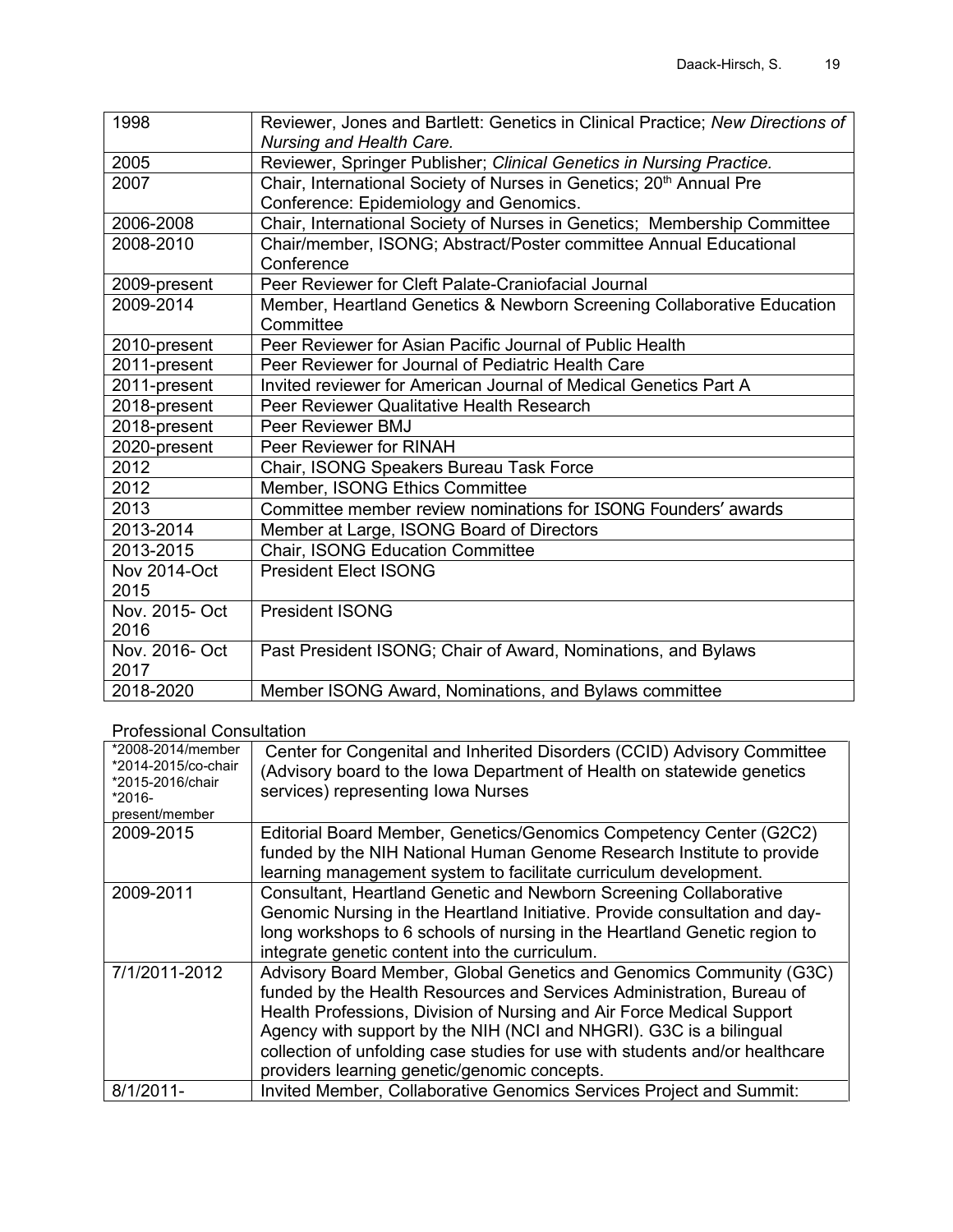| October, 2011       | Interdisciplinary work groups whose charge is to map the existing                                                  |
|---------------------|--------------------------------------------------------------------------------------------------------------------|
|                     | genetic/genomic competencies (knowledge and skills) of different health                                            |
|                     | care providers in delivering the genomic services. Project funded by the                                           |
|                     | National Society of Genetic Counselors (Genetics Counseling Foundation)                                            |
| <b>August, 2013</b> | Invited Member, Advancing Genomic Nursing Science Workshop (NINR and<br>the Office of Rare Disease Research/NCATS) |
| 2013-2014           | Invited Member, The CANS Idea Festival for Nursing Science Education:                                              |
|                     | Linking PhD Education with a Vision for Science (OMICS subgroup).                                                  |
| August 2014         | Invited Member, Genomic Nursing Science Blueprint: Next Steps (NINR and                                            |
|                     | the Office of Rare Disease Research/NCATS)                                                                         |
| 2015-present        | External Advisory Board to the University of Dubuque Nursing Program                                               |
| 2015-present        | Expert panel member: ONSEN Advisory Panel identified the limited knowledge, skills,                                |
|                     | and training of nurse scientists to conduct genomic research as obstacles in the promotion of                      |
|                     | genomic nursing science.                                                                                           |
| <b>March 2015</b>   | Invited External Reviewer/Chair for OHSU School of Nursing PhD program                                             |
| <b>March 2015</b>   | Half-Day Workshop on Genetics and Environment in the Prevention of                                                 |
|                     | Chronic Disease. March 31, 2015, Tuesday, at the University of Texas at                                            |
|                     | Austin                                                                                                             |
| June 2016-          | Invited Member of the Iowa Department of Public Health Maternal Prenatal                                           |
| November 2016       | <b>Screening Task Force</b>                                                                                        |
| April 2017- June    | Consultation to the University of New Mexico, School of Nursing in                                                 |
| 30, 2018            | Albuquerque, NM. Boosting Genetics/Geomics in the Curricula                                                        |
| October 2017        | Half-Day Workshop: Boosting Genetics/Geomics in the Curricula. October                                             |
|                     | 16, 2017, at the University of New Mexico, in Albuquerque, NM                                                      |
| February, 2019      | Day-long Workshop: Optimizing the Shared Governance Climate at Boise                                               |
|                     | St. University, in Boise, ID                                                                                       |
| April 2021          | Invited External Reviewer for South Dakota State University (SDSU) Nursing                                         |
|                     | PhD program                                                                                                        |
|                     |                                                                                                                    |

# **COLLEGIATE**

University of Iowa College of Nursing

| Date                | Position (Chair, member), Committee                                        |  |  |  |
|---------------------|----------------------------------------------------------------------------|--|--|--|
| 2007-2010           | Member, RN-BSN admission committee                                         |  |  |  |
| 2007-2011           | Member, Advance Practice in Genetic Nursing (APGN)                         |  |  |  |
| 2008-2010           | Member, PhD review task force                                              |  |  |  |
| 2009-2012           | Member at large, UI College of Nursing, Faculty Council                    |  |  |  |
| 2010-2013           | Leader, College of Nursing Genetics Journal Club/genetics SIG              |  |  |  |
| 2011-2013           | Advisor, Research advisory group to the CON                                |  |  |  |
| 2012-2013           | Member, UI College of Nursing, Council on Student Affairs, Admissions, and |  |  |  |
|                     | Progression                                                                |  |  |  |
| 2012-2013           | Member, PhD Student Admission and Progression Committee                    |  |  |  |
| 2012-1014           | Chair, College of Nursing Nomination Committee                             |  |  |  |
| 2013-2015           | Chair, PhD Student Admission and Progression Committee                     |  |  |  |
| 2013                | Member, Search committee for College of Nursing Executive Associate Dean   |  |  |  |
| 2016-2017           | Member, Search committee for College of Nursing Dean                       |  |  |  |
| <b>Fall 2016-Sp</b> | Co-Chair of College of Nursing Faculty Organization                        |  |  |  |
| 2019                |                                                                            |  |  |  |
| 2016-               | Advisor, Research advisory group to the CON                                |  |  |  |
| Fall 2019-          | Member of the UI College of Nursing Strategic Planning Committee           |  |  |  |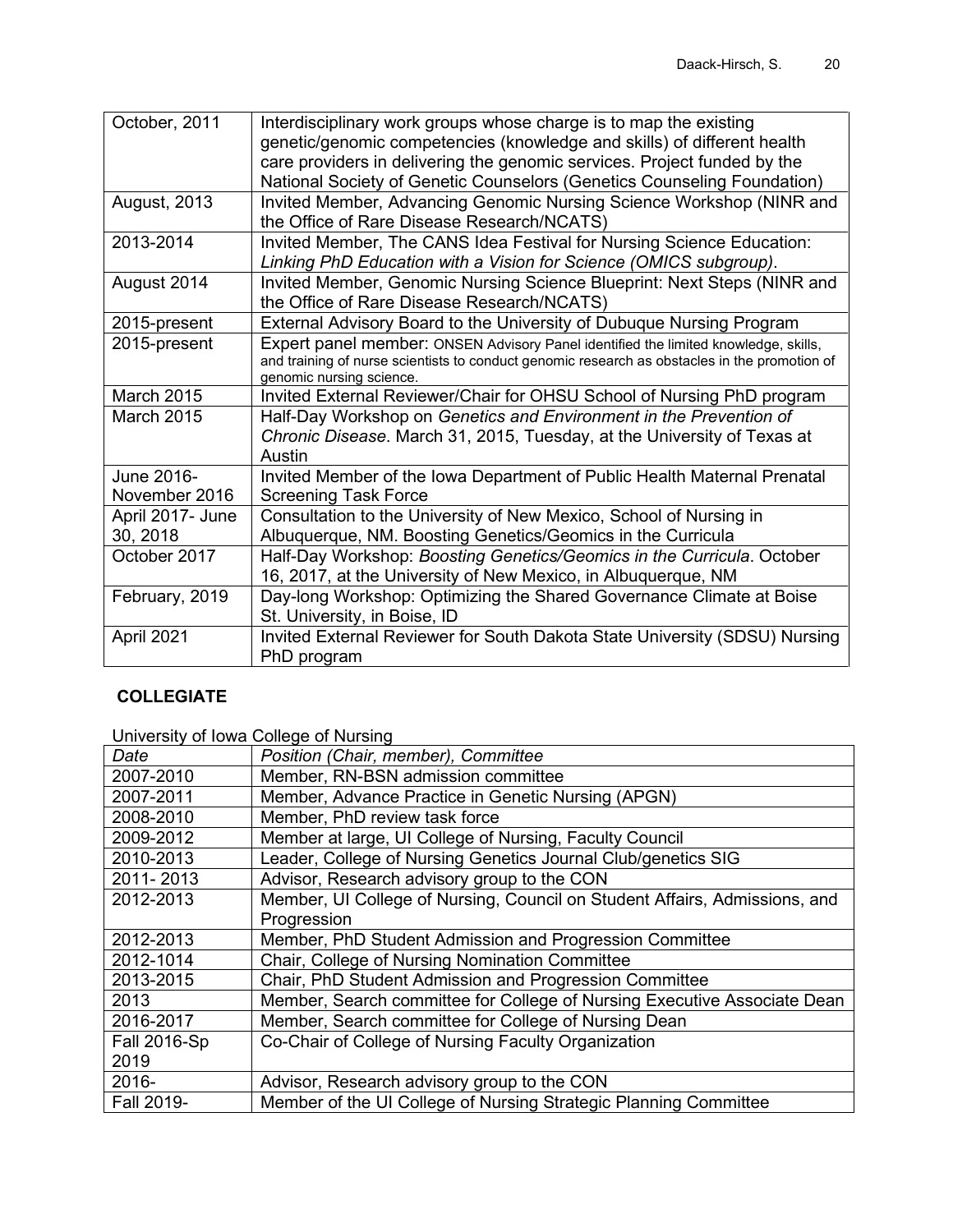| Present          |                                                                                                                        |
|------------------|------------------------------------------------------------------------------------------------------------------------|
| February 2020    | Member of Strategic Planning work group for the Center for Nursing<br><b>Classification and Clinical Effectiveness</b> |
|                  |                                                                                                                        |
| <b>July 2021</b> | Chair, College of Nursing Critical Incident Management Team                                                            |

University of Iowa

| Date             | Position (Chair, member), Committee                                            |  |  |  |  |
|------------------|--------------------------------------------------------------------------------|--|--|--|--|
| 2011-2013        | Faculty facilitator, University of Iowa Principles of Scholarly Integrity      |  |  |  |  |
| 2012 (spring)    | Member, IRB-02-Ad Hoc Advisory Group: Evaluation Application and               |  |  |  |  |
|                  | Approval System Completed through IRB-02                                       |  |  |  |  |
| 2012-May 2017    | Non-tenured member-at-large Senator, University of Iowa Faculty Senate         |  |  |  |  |
| 2012-2015        | Member, Iowa Institute of Human Genetics (IIHG) Internal Advisory Board;       |  |  |  |  |
|                  | College of Nursing representative.                                             |  |  |  |  |
| 2014-2017        | College of Nursing Representative (Councilor), University of Iowa Faculty      |  |  |  |  |
|                  | Council/Senate                                                                 |  |  |  |  |
| May, 2014-2015   | Invited Member, Alcohol Harm Reduction Committee                               |  |  |  |  |
| December 2014-   | Grant Reviewer for the Internal Funding Initiatives program, The University of |  |  |  |  |
| June 30, 2015    | Iowa                                                                           |  |  |  |  |
| 2015             | Member of the Doctoral Program Task Force Review Committee: Health             |  |  |  |  |
|                  | Sciences subcommittee                                                          |  |  |  |  |
| August 2017-     | Senator, University of Iowa Faculty Senate                                     |  |  |  |  |
| May 2018         |                                                                                |  |  |  |  |
| October 2016-    | Chair Faculty Senate Ad Hoc Committee to Remove AAUP Sanctions                 |  |  |  |  |
| <b>June 2018</b> |                                                                                |  |  |  |  |
| April 2018-April | <b>Faculty Senate Vice President</b>                                           |  |  |  |  |
| 2019             |                                                                                |  |  |  |  |
| May 2018-March   | Member of the University of Iowa Provost Search Committee                      |  |  |  |  |
| 2019             |                                                                                |  |  |  |  |
| <b>Fall 2019</b> | Member of the University of Iowa VP for Student Life Search Committee          |  |  |  |  |
| April 2019-April | <b>Faculty Senate President</b>                                                |  |  |  |  |
| 2020             |                                                                                |  |  |  |  |
| April 2019-March | UI Alcohol Policy Committee                                                    |  |  |  |  |
| 2021             |                                                                                |  |  |  |  |
| June 2020-April  | Co-Chair UI Presidential Search                                                |  |  |  |  |
| 2021             |                                                                                |  |  |  |  |

## **COMMUNITY SERVICE**

| Date      | Position (Chair, member), Committee                                        |  |  |
|-----------|----------------------------------------------------------------------------|--|--|
| 1991      | Co-Chair, "Awareness Seminar on Neuromuscular Disorders" Kirkwood          |  |  |
|           | Community College, Cedar Rapids, IA                                        |  |  |
| 1994-2002 | Girl Scout Leader and Service Unit Leader                                  |  |  |
| 2007-2008 | Member, city wide program to provide sports physicals for student athletes |  |  |
| 2007-2010 | Member, The Iowa Soccer Club Board of Directors                            |  |  |
| 2008-2009 | President, Iowa Soccer Club Board of Directors                             |  |  |
| 2011      | Volunteer youth soccer coach; Coralville Iowa Recreation                   |  |  |
| Aug 2014  | Guest speaker: Johnson County National alliance of Mental Illness. Topic:  |  |  |
|           | Family History and Mental Health.                                          |  |  |
| May 2018- | Board of Directors for the Iowa Soccer Association                         |  |  |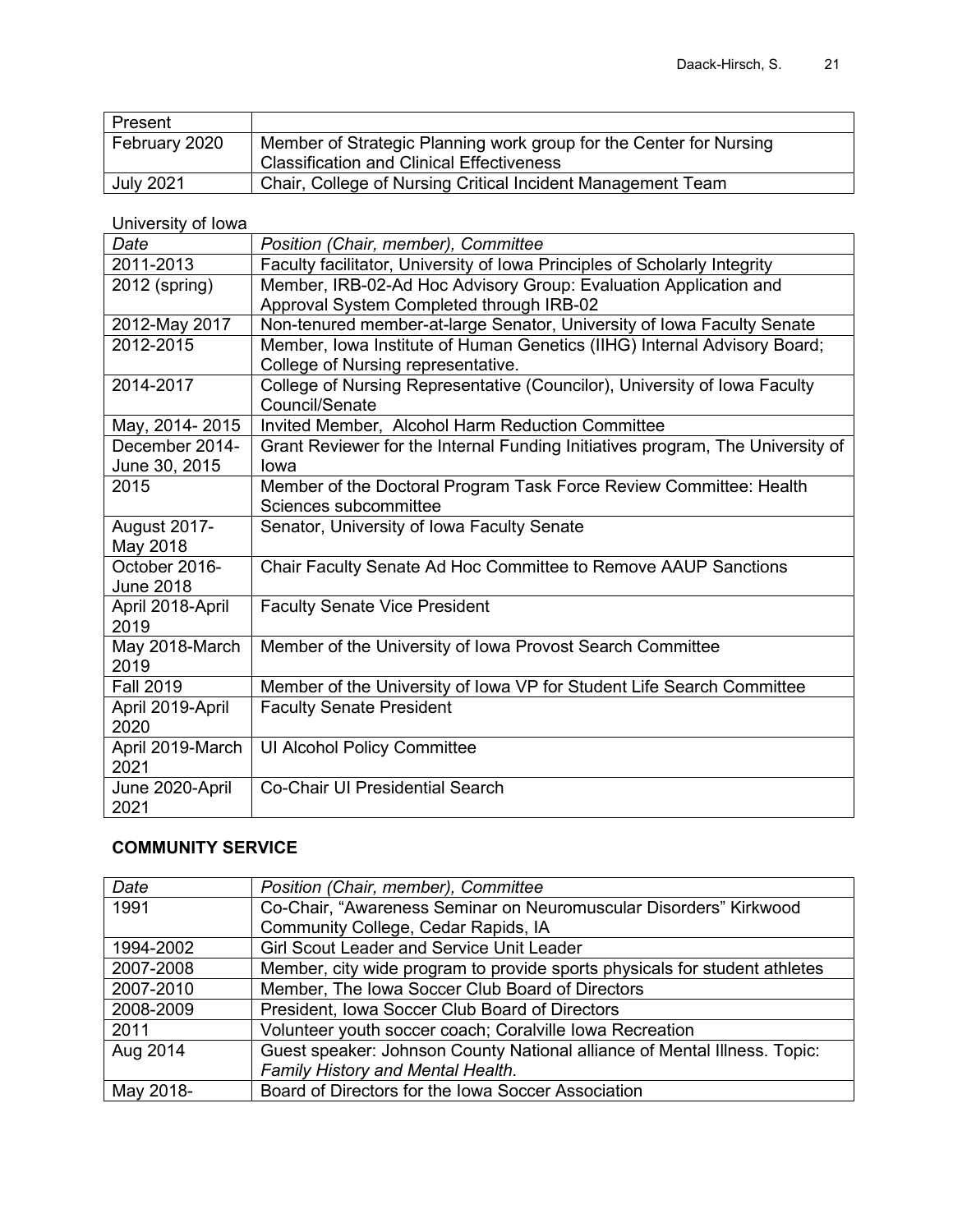**Present** 

### **TEACHING**

## **COURSE INSTRUCTION**

| Dates                 | <b>University</b>         | Program Level         | Content Area (no #s)                      |  |
|-----------------------|---------------------------|-----------------------|-------------------------------------------|--|
|                       |                           |                       | Didactic or Practicum; *web based         |  |
| September 1995-       | University of Iowa        | Medical               | 70:110 Intro to Medical Genetics,         |  |
| 2000                  | College of                | students              | Group facilitator for discussion          |  |
|                       | Medicine                  |                       | group, 25 students                        |  |
| $1/2006 - 5/2006$     | University of Iowa        | <b>MNHP</b>           | <b>Teaching Assistant for Physical</b>    |  |
|                       | <b>College of Nursing</b> |                       | Assessment Lab, 12-15 students            |  |
| Spring, 2007,         | University of Iowa        | <b>RN-BSN</b>         | *96:194 Leadership and Care               |  |
| 2008, 2009            | College of Nursing        | program               | Management, didactic, web based,          |  |
|                       |                           |                       | 80-120 students                           |  |
| Fall 2007, 2009       | University of Iowa        | Graduate              | *96:228 Advance Practice in               |  |
|                       | College of Nursing        |                       | Genetic Nursing I, didactic, web          |  |
|                       |                           |                       | based, 9-15 students                      |  |
| Spring 2008, 2009     | University of Iowa        | Graduate              | 96:231 Advance Practice in Genetic        |  |
|                       | <b>College of Nursing</b> |                       | Nursing Practicum II, 2 students          |  |
| Fall 2008, 2009,      | University of Iowa        | Undergraduate/        | *96:116/NURS3734 Introduction to          |  |
| 2010, 2011, 2015      | College of Nursing        | Graduate              | Human Genetics, web based, 20-30          |  |
| Spring 2014, 2015     |                           |                       | students                                  |  |
| <b>Fall 2008</b>      | University of Iowa        | Graduate              | 96:229 Advance Practice in Genetic        |  |
|                       | <b>College of Nursing</b> |                       | Nursing Practicum I, 1 student            |  |
| Spring 2010           | University of Iowa        | Graduate              | *96:230 Advance Practice in               |  |
|                       | College of Nursing        |                       | Genetic Nursing II, didactic, web         |  |
|                       |                           |                       | based, 4 students                         |  |
| Summer 2011           | University of the         | Graduate/             | Impact of culture on genetic literacy     |  |
| Visiting professor    | Philippines, Manila       | Genetic               | among the public and providers,           |  |
|                       |                           | counseling            | seminar, 10 students                      |  |
|                       |                           | program               |                                           |  |
| Fall 2012-present     | University of Iowa        | Graduate              | NURS:7002 Designing Research,             |  |
|                       | <b>College of Nursing</b> |                       | didactic/seminar 10-15 students           |  |
|                       |                           | <b>Guest lectures</b> |                                           |  |
|                       |                           |                       |                                           |  |
| Fall 1998-2004        | University of Iowa        | Undergraduate         | 033:153 Hard Cases, didactic              |  |
|                       | College of Liberal        | Language              | course on the implications of the         |  |
|                       | <b>Arts and Sciences</b>  | Science and           | Human Genome Project, 15-25               |  |
|                       |                           | the Arts              | students                                  |  |
| 2004-2007             | University of Iowa        | Graduate              | Maternal Child Health in Public           |  |
| <b>Guest lecturer</b> | College of Public         |                       | Health course - topics related to         |  |
|                       | Health                    |                       | genetics. 10-15 students.                 |  |
| Every fall            | University of Iowa        |                       | Bio 2:80 Genetics in the 21 <sup>St</sup> |  |
| semester 2002-        | College of Liberal        |                       | Century                                   |  |
| 2016                  | Arts and Sciences;        |                       | <b>Genetic Counseling</b>                 |  |
|                       | Biology                   |                       | 25-30 students                            |  |
|                       | Department                |                       |                                           |  |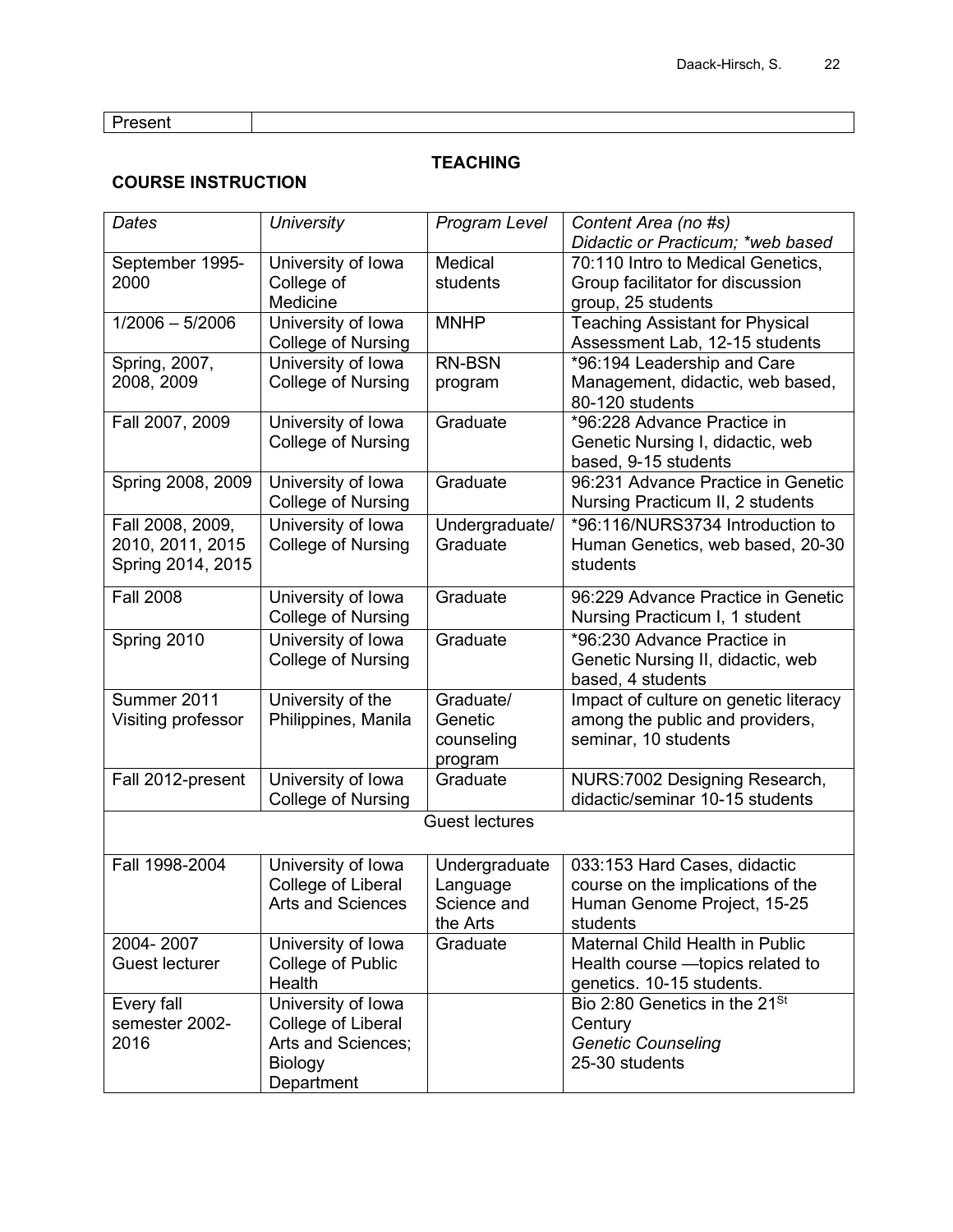| 2007-2018                            | University of Iowa        | Undergraduate | Undergraduate:                                            |
|--------------------------------------|---------------------------|---------------|-----------------------------------------------------------|
| <b>Guest lecture</b>                 | College of Nursing        | and Graduate  | NURS:3128 Health<br>$\bullet$                             |
|                                      |                           |               | Assessment Across the Life                                |
|                                      |                           |               | Span                                                      |
|                                      |                           |               | <b>NURS:3138</b><br>$\bullet$                             |
|                                      |                           |               | Pharmacological                                           |
|                                      |                           |               | Interventions                                             |
|                                      |                           |               | NURS: 3635 Community<br>$\bullet$                         |
|                                      |                           |               | and Public Health Nursing                                 |
|                                      |                           |               | NURS: 3518 Pathology<br>$\bullet$                         |
|                                      |                           |               | Graduate:                                                 |
|                                      |                           |               | <b>Genetics Nursing Research</b><br>$\bullet$             |
|                                      |                           |               | Biological Phenomena in Aging                             |
| Every spring                         | University of Iowa        | Undergraduate | NURS: 1030 Human Growth and                               |
| beginning in                         | College of Nursing        |               | <b>Behavior</b><br><b>Genetic Factors in Human Growth</b> |
| 2008-present<br><b>Guest lecture</b> |                           |               | and Development                                           |
|                                      |                           |               | 300 students                                              |
| 12/09/2014                           | University of Iowa        | Graduate      | Overview of Cleft Palate Research:                        |
| <b>Guest lecture</b>                 | College of Public         |               | <b>Community and Behavioral Health</b>                    |
|                                      | Health                    |               |                                                           |
| Every year                           | University of Iowa        | Graduate      | <b>NURS: 6500</b>                                         |
| beginning 2015-                      | College of Nursing        |               | <b>Genomics in Practice: Pych-Mental</b>                  |
| present                              |                           |               | Health 10-30 students                                     |
| <b>Guest lecture</b>                 |                           |               |                                                           |
| July 16, 2016                        | University of Iowa        | Undergraduate | <b>Global Health Nursing</b>                              |
|                                      | College of Nursing        |               | <b>Health and Population Genetics</b>                     |
|                                      |                           |               | 3 students                                                |
| <b>Fall 2016</b>                     | University of Iowa        | Graduate      | NURS: 6701 Advance Practice                               |
|                                      | <b>College of Nursing</b> |               | <b>Clinical Practicum</b>                                 |
|                                      |                           |               | <b>Genomic in Practice</b>                                |
|                                      |                           | Graduate      | 7 students                                                |
| Every year                           | University of Iowa        |               | <b>NURS: 5032</b><br><b>Risk Assessment and Genomics</b>  |
| beginning 2017-<br>present           | College of Nursing        |               | 30-40 students                                            |
| <b>Guest lecture</b>                 |                           |               |                                                           |
| Spring 2019                          | University of Iowa        | Graduate      | NURS: 7404 Biological Markers in                          |
| <b>Guest lecture</b>                 | College of Nursing        |               | Health Research: Omics overview.                          |
|                                      |                           |               | Introduction to Epigenetics                               |
|                                      |                           |               | 6 students                                                |

# **STUDENTS MENTORED**

Undergraduate Honors and Research Programs

| Dates            | Name                 | Program                   | <b>Title of Research/Project</b>      |
|------------------|----------------------|---------------------------|---------------------------------------|
| Fall 2008-       | <b>Amber Ramirez</b> | <b>College of Nursing</b> | <b>Genetic Literacy Among</b>         |
| <b>Fall 2009</b> |                      | <b>Young Scientist</b>    | <b>Undergraduate Nursing Students</b> |
|                  |                      | Program                   | and Faculty                           |
| Spring 2010      | Emily Vinson         | Honors Independent        | <b>Genetic Literacy Among</b>         |
|                  |                      | Study                     | <b>Undergraduate Nursing Students</b> |
|                  |                      |                           | and Faculty                           |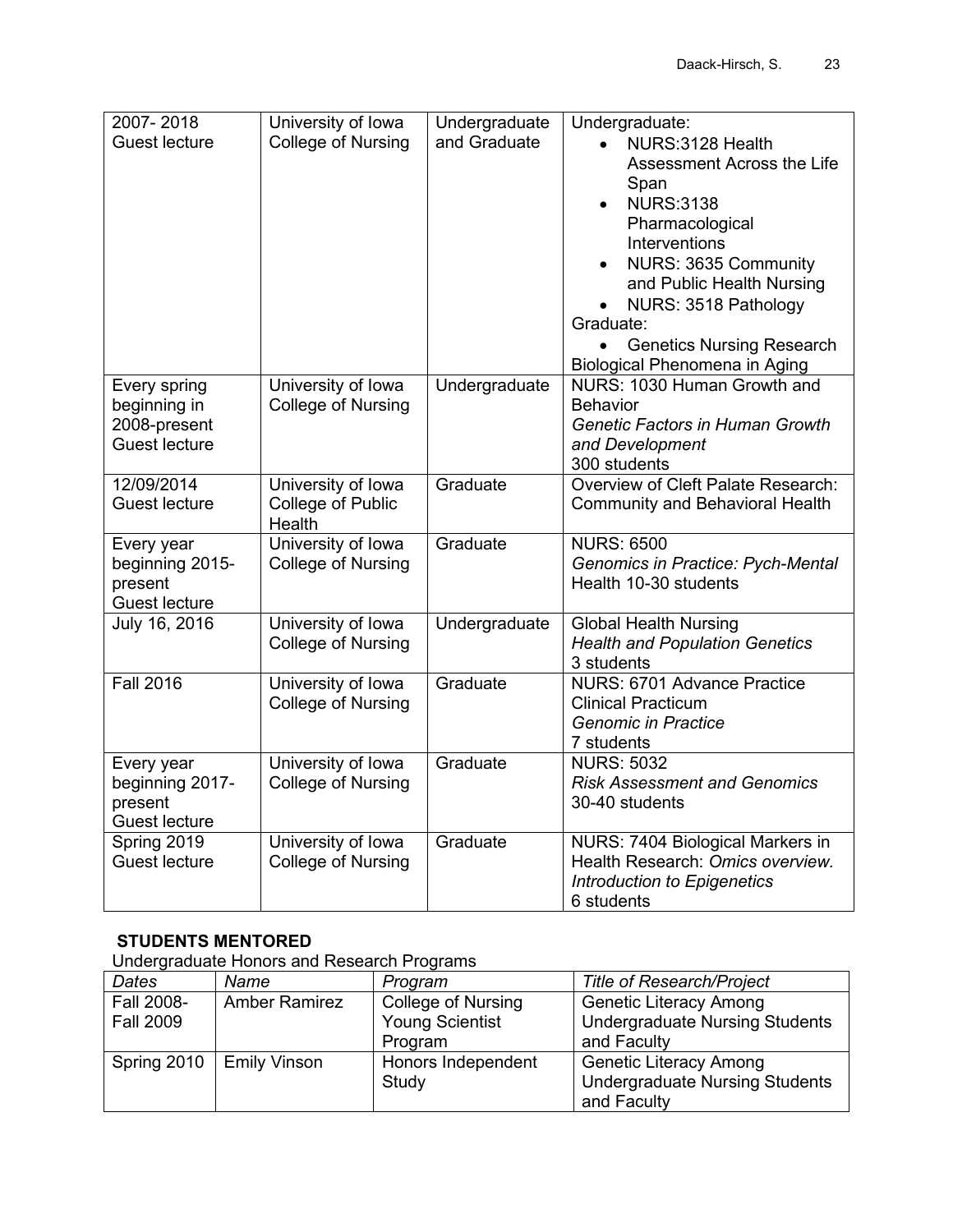| Summer<br>2012-2014     | Jacqueline<br>Bannon            | <b>Iowa Biosciences</b><br>Advantage                                                                                                                                                            | Personal Perspective and<br><b>Provider Communication of</b><br><b>Genomic Risk for T2DM</b>                        |
|-------------------------|---------------------------------|-------------------------------------------------------------------------------------------------------------------------------------------------------------------------------------------------|---------------------------------------------------------------------------------------------------------------------|
| Fall 2012-<br>Dec. 2013 | <b>Katie Curran</b>             | College of Nursing<br><b>Young Scientist</b><br>Program<br>Honors Independent<br>Study                                                                                                          | Personal Perspective and<br><b>Provider Communication of</b><br><b>Genomic Risk for T2DM</b>                        |
| Fall 2013-<br>May 2015  | <b>BSN Class of May</b><br>2015 | $BSN n=19$                                                                                                                                                                                      |                                                                                                                     |
| Spring<br>2014-2015     | <b>Brenda Rocha</b>             | <b>BSN Honors; Iowa</b><br>Center for Research by<br>Undergraduate (ICRU)<br><b>Fellow Summer AND</b><br>Academic year<br>2014/15; 2014 UI CON<br><b>Undergraduate MNRS</b><br>poster presenter | What makes the risk for T2DM<br>matter to people who have a<br>positive family history?                             |
| Spring<br>2014-2015     | Kaitlyn Jones                   | <b>Iowa Biosciences</b><br>Advantage; 2014 UI<br><b>CON Undergraduate</b><br>MNRS poster presenter                                                                                              | Perception of Vulnerability for<br>T2DM among people who have a<br>positive family history                          |
| Summer<br>2014          | <b>Katherine Guo</b>            | <b>High School Student</b><br><b>Secondary Student</b><br><b>Training Program</b><br>(SSTP); The University<br>of Iowa Belin and Bank.                                                          | Perceptions of Dietary Habits that<br>Cause and Prevent Type 2<br><b>Diabetes</b><br>Best poster presentation award |
| Fall 2015-<br>Aug 2016  | Alyssa Cady                     | <b>Pre-Genetic Counseling</b>                                                                                                                                                                   | Personal Perspective and<br><b>Provider Communication of</b><br><b>Genomic Risk for T2DM</b>                        |

#### Graduate Theses/Projects

| Dates     | Name                   | Role/Funding                                                                           | <b>Title of Research/Project</b>                                                                                                 |
|-----------|------------------------|----------------------------------------------------------------------------------------|----------------------------------------------------------------------------------------------------------------------------------|
| 2008      | Susan Gillen           | Committee member<br>(MSN/genetics)<br>University of Iowa<br>College of Nursing         | Portfolio: Genetic Nurse Specialist                                                                                              |
| 2009-2017 | Lisa (Ungerer)<br>Shah | <b>Advisor and Chair</b><br>University of Iowa<br>College of Nursing<br>(PhD/genetics) | Research: Communication of<br><b>Genetic Risk for Sudden Cardiac</b><br>Death from Probands to Relatives                         |
| 2009-2011 | Manar Alazzan          | Co-Advisor and Chair<br>/Thesis Chair (PhD)                                            | Thesis: Arab Immigrant Muslim<br>Mothers' Perceptions of Children's<br><b>Attention Deficit Hyperactivity</b><br><b>Disorder</b> |
| 2010      | Amy Chebuhar           | Committee member<br>(MSN/School nurse)<br>University of Iowa                           | Masters Project: Evaluating the<br><b>Perceived Effectiveness of Picture</b><br><b>Schedules on Reducing Anxiety</b>             |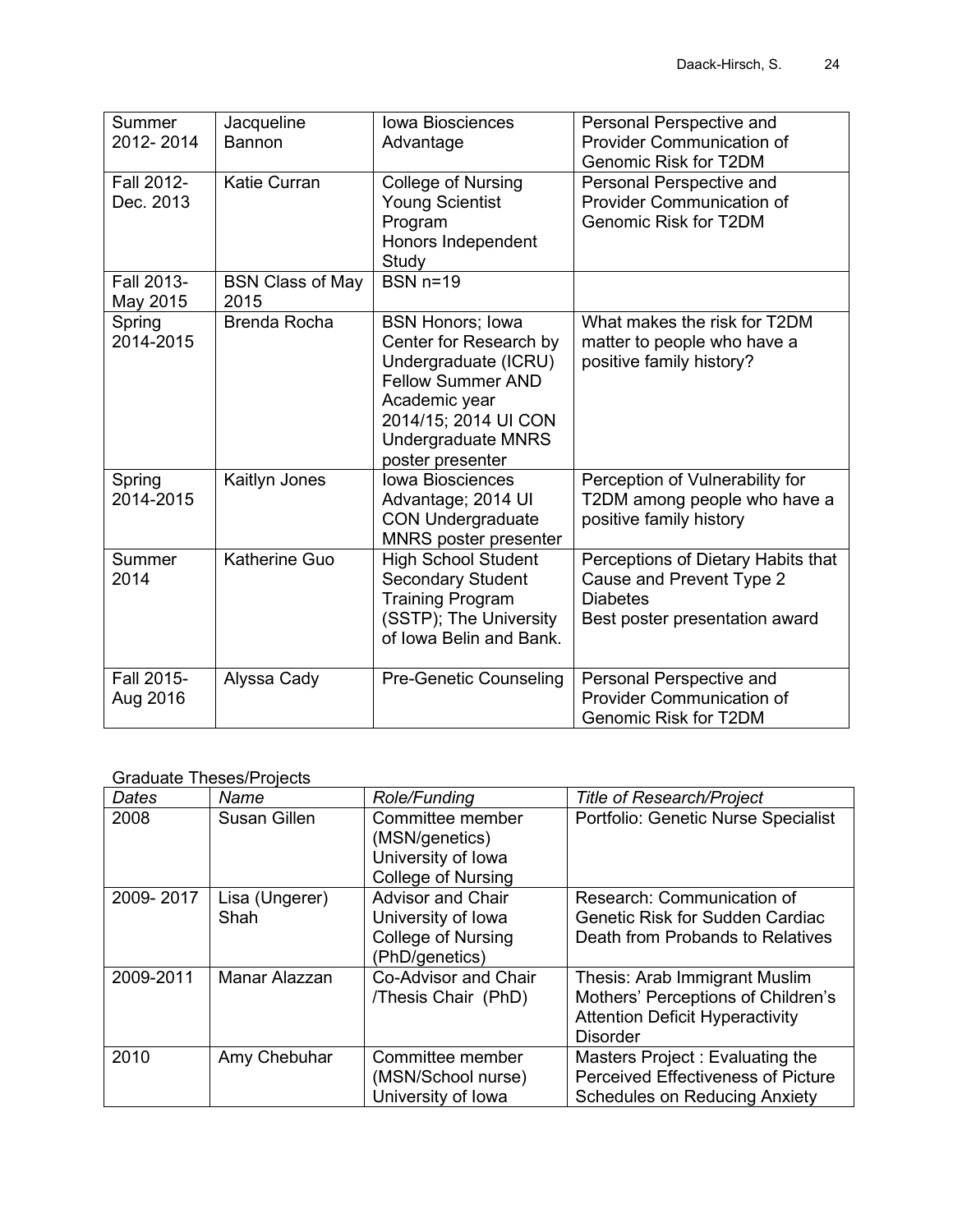|                        |                             | <b>College of Nursing</b>                                                                                                             | Symptoms in Patients with an<br><b>Autism Spectrum Disorder</b>                                                                  |
|------------------------|-----------------------------|---------------------------------------------------------------------------------------------------------------------------------------|----------------------------------------------------------------------------------------------------------------------------------|
| 2010                   | Mary Virnig                 | Committee member<br>(DNP/genetics)<br>University of Iowa<br><b>College of Nursing</b>                                                 | Portfolio: Genetic Nurse Specialist                                                                                              |
| 2011                   | Constance<br>Shelsky        | Committee member<br>(MSN)<br>University of Iowa<br><b>College of Nursing</b>                                                          | Project: A tool to educate patients<br>about research participation.                                                             |
| 2010-2011<br>2011-2014 | <b>Alyson Spore</b>         | <b>Advisor and Chair</b><br>(masters/genetics)<br><b>Committee Member</b><br>(PhD)<br>University of Iowa<br><b>College of Nursing</b> | Research: Managing incidental<br>findings from genomic testing: A<br>public perspective                                          |
| 2013-2018              | Stephanie<br><b>Stewart</b> | <b>Advisor and Chair</b><br>(PhD)<br>University of Iowa<br><b>College of Nursing</b>                                                  | Research: Parents' experience<br>during their child's resuscitation                                                              |
| 2013-2016              | Peter James<br>Abad         | Member of thesis<br>committee<br>(MSN in Genetic<br>Counseling)<br>The University of The<br>Philippines-Manila                        | Research: Communication of<br>Genetic Information in Filipino<br><b>Families Affected with Congenital</b><br>Adrenal Hyperplasia |
| 2013-2017              | Nicole Loew                 | <b>Advisor and Chair</b><br>(masters)<br>Comprehensive exam<br>Committee member<br>(PhD) University of Iowa<br>College of Nursing     | Sex, Pregnancy, and the<br>Responsible" Woman                                                                                    |
| 2014-2017              | Stephanie<br>Edmonds        | Comprehensive exam<br>committee member<br>(PhD) University of Iowa<br><b>College of Nursing</b>                                       |                                                                                                                                  |
| 2015-2016              | Eva Dimong                  | Member of thesis<br>committee<br>(MSN in Genetic<br>Counseling)<br>The University of The<br>Philippines-Manila                        | Research: Cultural perspectives on<br>children born with birth defects.                                                          |
| 2015-<br>present       | Katie Knox                  | <b>Advisor and Chair</b><br>(PhD)<br>University of Iowa                                                                               | Effectiveness of nurse residency<br>programs                                                                                     |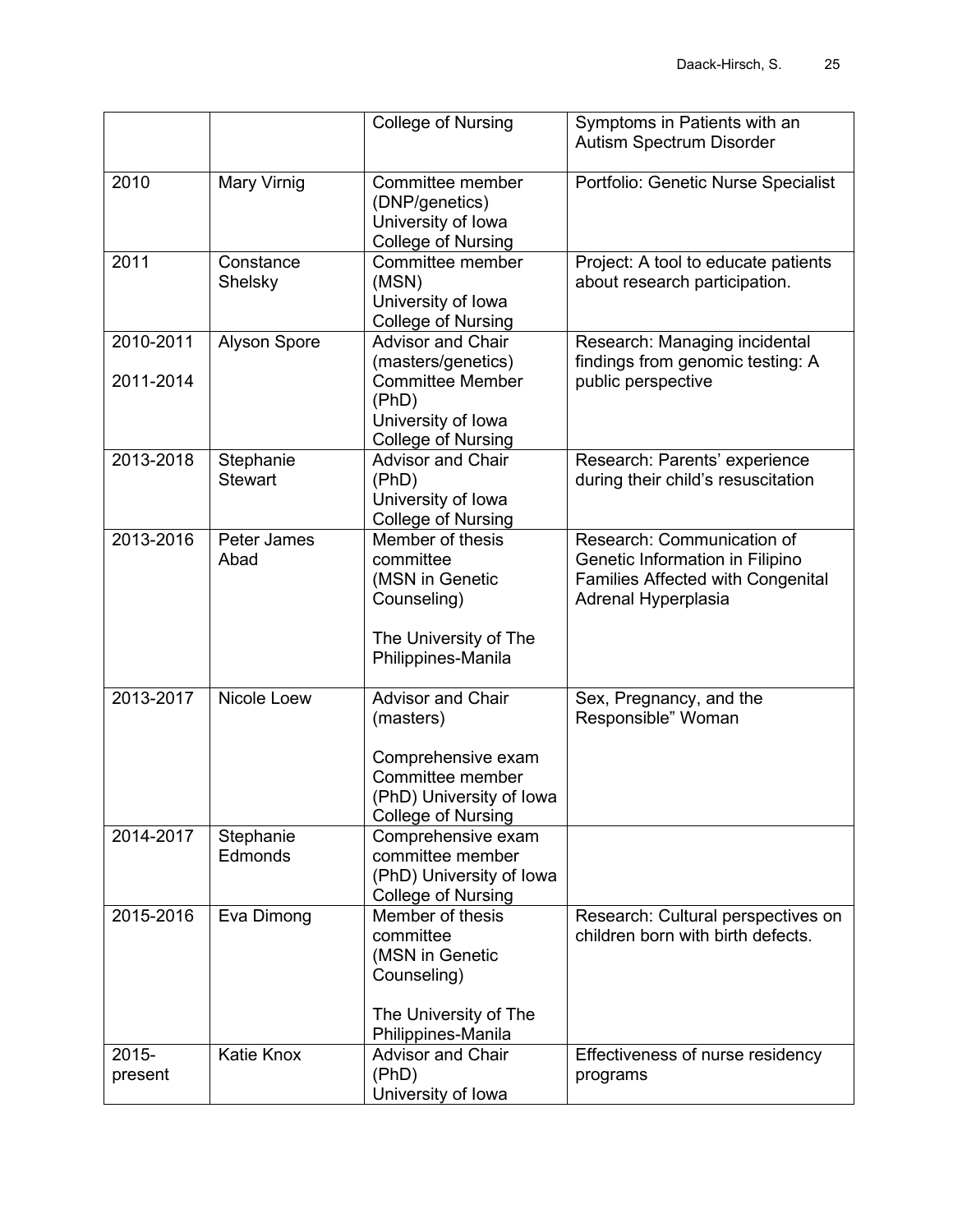|                            |                                        | <b>College of Nursing</b>                                                                                                                 |                                                                                                                                                                        |
|----------------------------|----------------------------------------|-------------------------------------------------------------------------------------------------------------------------------------------|------------------------------------------------------------------------------------------------------------------------------------------------------------------------|
| 2015-2018                  | Katie Halbmaier                        | Co-Advisor and Co-<br>Chair (DNP/genetics)<br>University of Iowa<br><b>College of Nursing</b>                                             | Evaluating the Practicality of Clinic-<br>wide Utilization of<br><b>Pharmacogenetic Testing Among</b>                                                                  |
| 2015-2017                  | Lister Onsongo                         | Comprehensive exam<br>and thesis committee<br>member (PhD)<br>University of Iowa<br><b>College of Nursing</b>                             | Seriously Mentally III People.<br>Examining cancer pain<br>management practices among<br>nurses in Kenya: A Focused<br>ethnography                                     |
| 2016-2018                  | Darota<br>Bartoszczyk                  | Comprehensive exam<br>and thesis committee<br>member (PhD)<br>University of Iowa<br><b>College of Nursing</b>                             | Nurse Ownership of Pain<br>Management among CA Patients                                                                                                                |
| September<br>2017-         | Sohyun Kim                             | Advisor and Chair (PhD)<br>The University of Iowa<br><b>College of Nursing</b>                                                            | Interpersonal Communication<br>Among Elders with Dementia and<br><b>Family Members</b>                                                                                 |
| 2019                       | Adriana Shahnazi                       | <b>Dissertation committee</b><br>(PhD) The College of<br>Liberal Arts and<br>Sciences;<br>Communications<br>Department                    | Perceived Supportiveness and<br><b>Message Qualities of Enacted</b><br>Social Support Reported by<br>Younger Women Experiences Re-<br>entry Breast Cancer Survivorship |
| 2019                       | Lance Bennet                           | Comprehensive exam<br>committee (PhD) The<br><b>College of Liberal Arts</b><br>and Sciences;<br>Communications<br>Department              | <b>Emotional Contagion</b>                                                                                                                                             |
| <b>July 2018-</b><br>2020  | Seyedehtanaz<br>(Tannaz)<br>Saeidzadeh | Comprehensive exam<br>and thesis committee<br>member (PhD)<br>University of Iowa<br>College of Nursing                                    | Self-care management in cancer<br>survivors                                                                                                                            |
| Spring<br>2018-<br>present | Lynn Nakad                             | Comprehensive exam<br>and thesis committee<br>member (PhD),<br>Research residency<br>instructor, University of<br>Iowa College of Nursing | Use of Virtual Reality as non-pharm<br>intervention to treat pain in older<br>adults                                                                                   |
| August<br>2018-<br>present | Andrea<br>Jimmerson                    | Advisor and Chair (PhD)<br>The University of Iowa<br>College of Nursing                                                                   | <b>CBPR: Culturally Relevant HPV</b><br>Vaccination Program Lakota<br>People on the Pine Ridge Indian<br>Reservation                                                   |
| August<br>2018-<br>present | Cathy Schwartz                         | Comprehensive exam<br>and thesis committee<br>member (PhD)<br>University of Iowa<br><b>College of Nursing</b>                             | Value of Nursing Work                                                                                                                                                  |